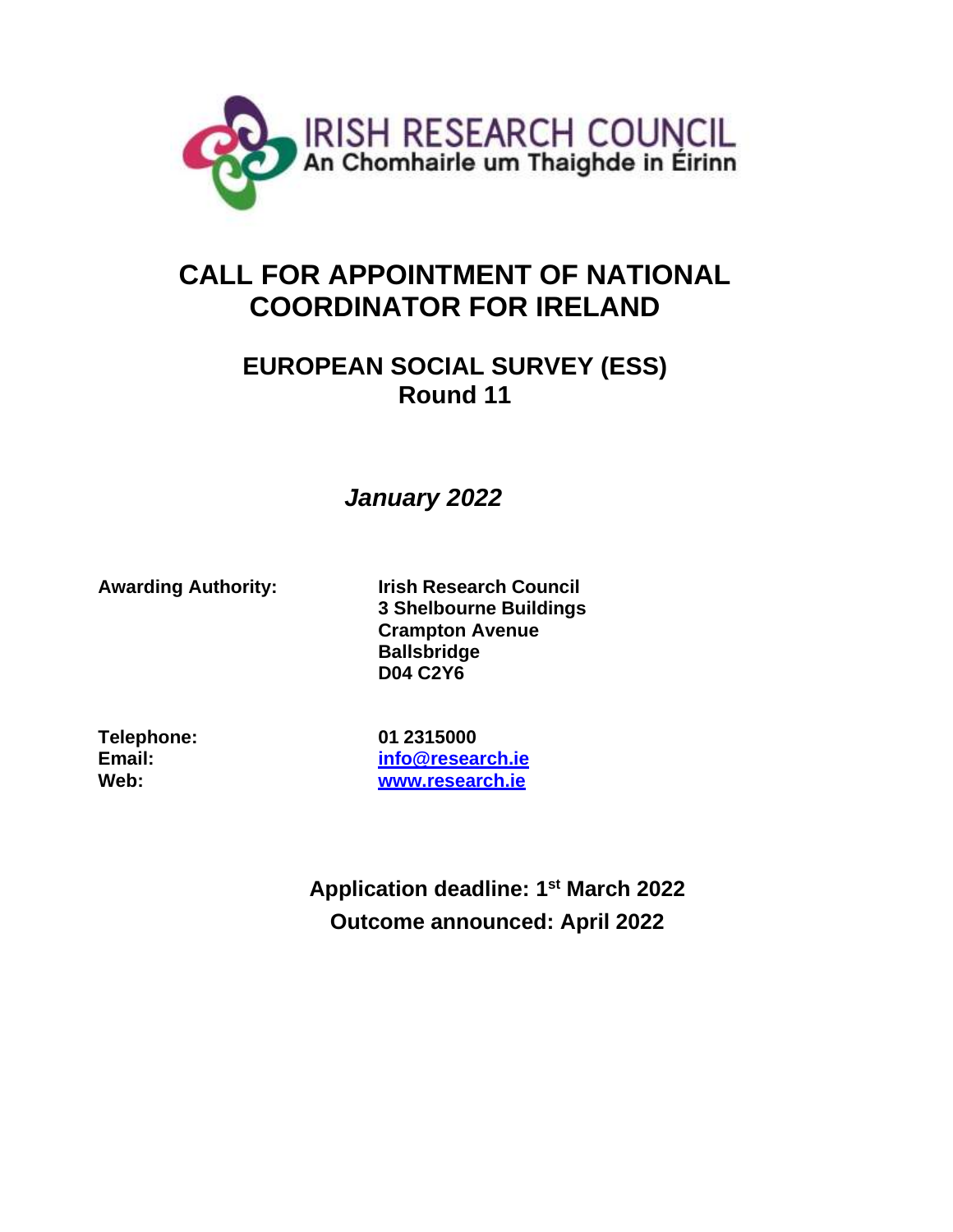# **IRISH RESEARCH COUNCIL**

# **EUROPEAN SOCIAL SURVEY**

# **ROUND 11**

## **Table of Contents**

| <b>Section</b> |                                       |    |  |
|----------------|---------------------------------------|----|--|
|                |                                       |    |  |
| 1.             | Background and Introduction           | 3  |  |
|                | 2. Role of the Irish Research Council | 6  |  |
|                | 3. European Social Survey             | 6  |  |
|                | 4. Requirements                       |    |  |
|                | 5. Instruction to Applicants          | 14 |  |

## *Appendices:*

- Additional information for applicants
- Application form
- Terms and Conditions for Irish Research Council PI-led grants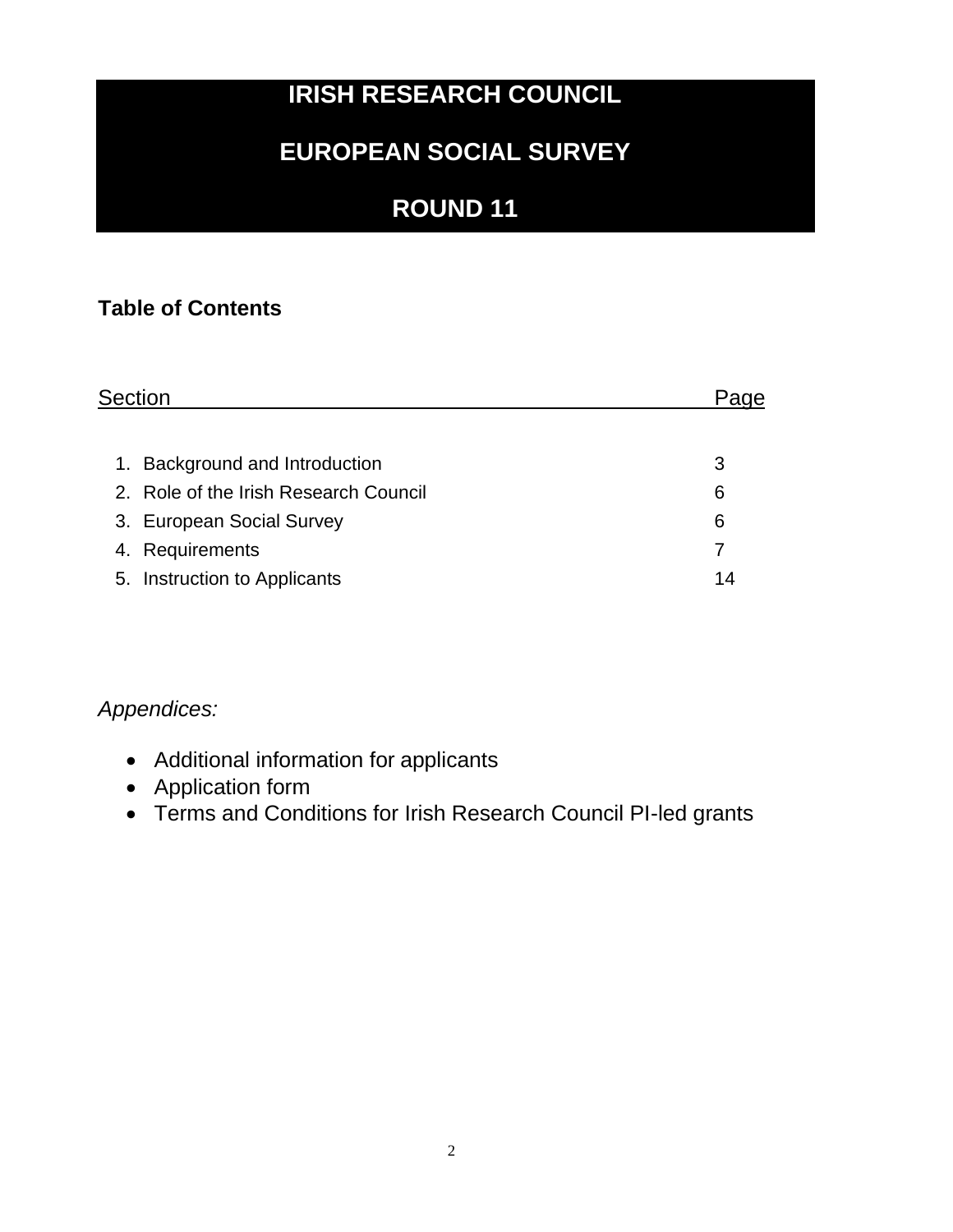## **1. Introduction**

#### **1.1 Purpose of Call Documentation**

The purpose of this document is to instruct applicants in preparing proposals for role of the national coordinator for Ireland's participation in Round 11 of the European Social Survey.

This scheme is managed and directed by the Irish Research Council. This document remains the property of the Awarding Authority and is issued only to assist you in submitting a detailed response to the requirements specified.

All queries with respect to the scheme documentation and requests for additional information should be made to [rsweeney@research.ie](mailto:rsweeney@research.ie)

#### **1.2 Awarding Authority**

The awarding authority is the Irish Research Council.

## **1.3 Conflict of Interest**

The Irish Research Council requires that all its schemes be conducted in an open and transparent manner. In this regard, you are required to indicate whether you are aware of any potential material conflict of interest. Failure to disclose a material conflict of interest may disqualify an applicant or result in the termination of a compensation for losses incurred.

#### **1.4 Overview of Contents.**

The scheme documentation contains five sections as outlined below. Section 4 requires specific proposal responses.

- **Section 1** explains the purpose of the document, provides general instruction on the preparation of proposals, and gives guidance on how they will be evaluated.
- **Section 2** provides background information on the Council;
- **Section 3** provides background information on the ESS;
- **Section 4** gives details of the requirements for this particular call.
- **Section 5 provides instructions for applicant responses.**

The Appendices to this document contain important additional information for applicants.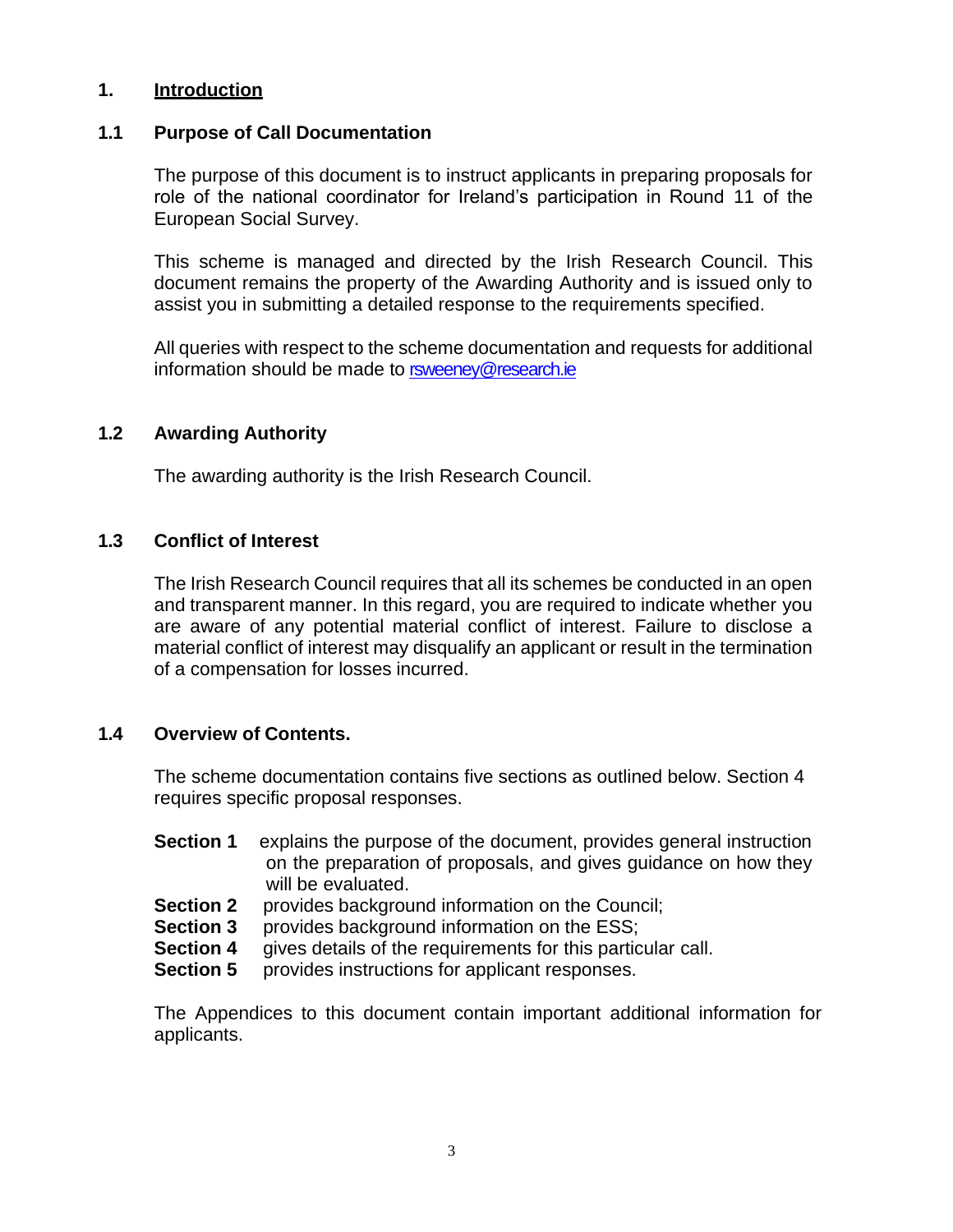## **1.5 Instructions to Applicants**

- 1.5.1 Applicants must provide all the information requested in Section 4.
- 1.5.2 All reasonable requests for additional information will be addressed and such information will be made available to all other applicants in all cases (via [www.research.ie\)](http://www.research.ie/).
- 1.5.3 An electronic version must be submitted to meet the deadline to rsweeney@research.ie

## **Deadline for receipt of proposals is 4pm, Tuesday 1 st March 2022.**

- 1.5.4 The Awarding Authority will not be liable for any costs incurred by proposers in the preparation and submission of response (s), including any work, effort or expenses required to complete the proposal.
- 1.5.5 The Awarding Authority reserves the right to amend or alter any information contained in these documents at any time. Participating proposers will be informed of any amendments or alterations.
- 1.5.6 Unwarranted or inappropriate attempts (including canvassing) to influence the decision of the Awarding Authority by proposers, or by any party acting on behalf of a proposer, will automatically disqualify the proposer.
- 1.5.7 During the evaluation process, the applicant may be required to give formal presentations of their proposals to representatives of the Awarding Authority. Reference site visits may also be undertaken.
- 1.5.8 Information provided in proposals and in subsequent discussions and written communications (e.g., prices, availability dates and services offered by the applicants) will be considered to form part of the basis of any contractual arrangements, in the event of a proposal or proposals being accepted by the Awarding Authority.
- 1.5.9 The following will form part of the contract document for the proposed services:

This call documentation and

- Applicant responses to the call;
- Modifications and amendments to the above documents formally agreed between the parties to the contract;
- Irish Research Council Terms and Conditions for PI-led grants;
- The official order for the services issued by the Awarding Authority.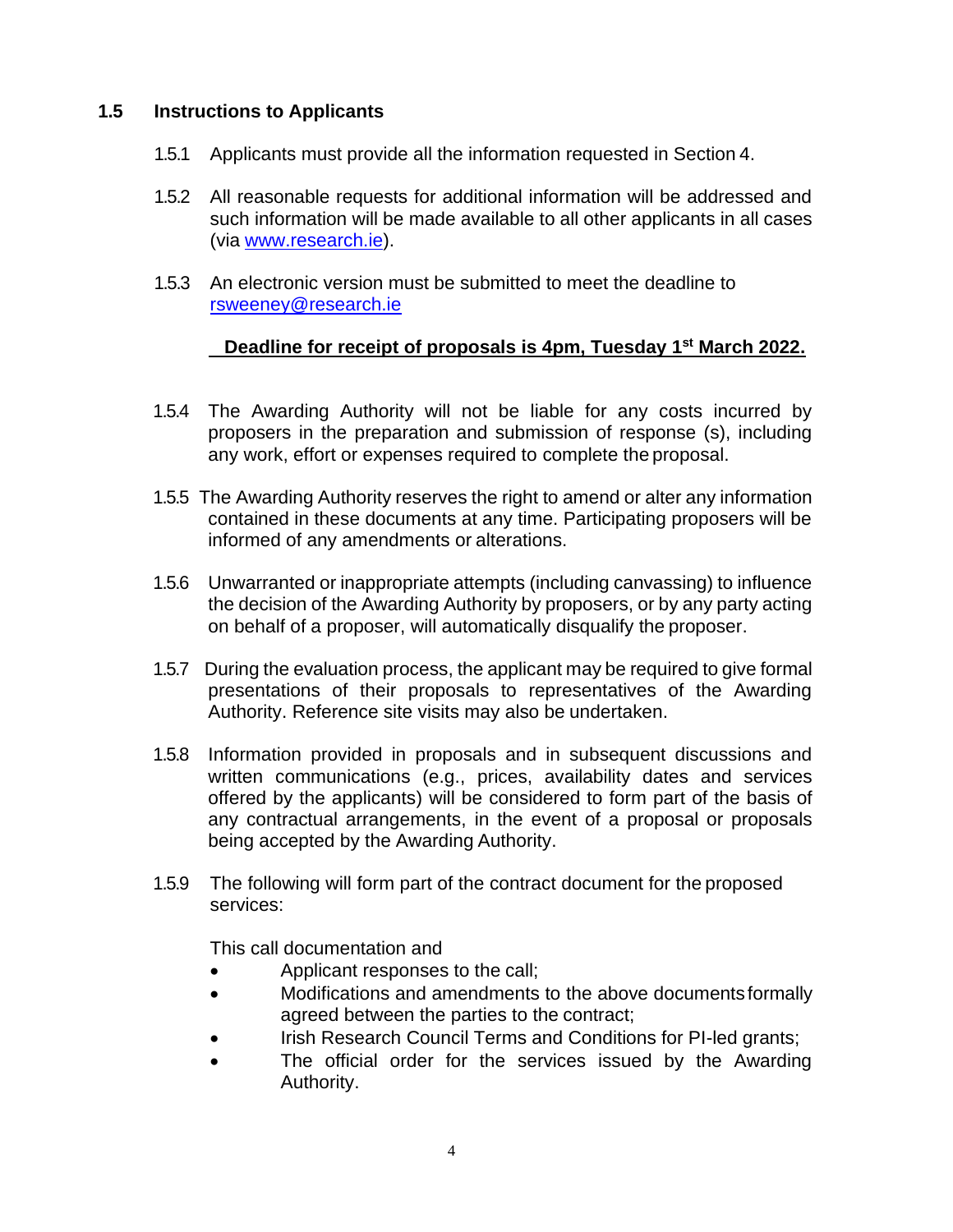## **1.6 Qualification process and award criteria**

Any contract(s) that may be awarded will be awarded on the basis of the most qualified advantageous proposal(s), taking into account:

- Costs to include sub-contracting fees and any other expenses such as advertising, travel etc.;
- Ability to commence the project by 1<sup>st</sup> August 2022.
- Capability to meet deadlines and schedules;
- Quality of the proposal;
- Previous relevant experience in the conduct of work of this nature and track record.

## **1.7 Main selection criteria**

Applications will be evaluated by an Assessment Board, which will make a recommendation to the Irish Research Council. The following matters will be among the selection criteria for the award of any contract:

- 1.7.1 The capability of the applicant to satisfy the requirements specified in this document, and the call application form.
- 1.7.2 The proven capability of the applicant to develop and deliver the services specified in this document within specified timelines and budget. Proposers may be required to provide evidence of competence and experience of providing similar services by providing details of reference sites and contacts, and by demonstrating the presence of a sufficient number of suitably qualified and experienced personnel to provide such services. Details of the personnel who will be undertaking this assignment and their experiences to date will be required.
- 1.7.3 Evidence that the applicant has a good understanding of the Irish public sector (in particular, the higher education, research, and broader social sciences sectors) and experience of operating in this type of environment.
- 1.7.4 Costs including Fees, Advertising, Travel and Subsistence, and other related costs (inclusive of Value Added Tax, as appropriate).
- 1.7.5 Agreement of appropriate contractual arrangements between the applicant and the Awarding Authority.
- 1.7.6 The quality and completeness of the response provided and compliance with the specified application format.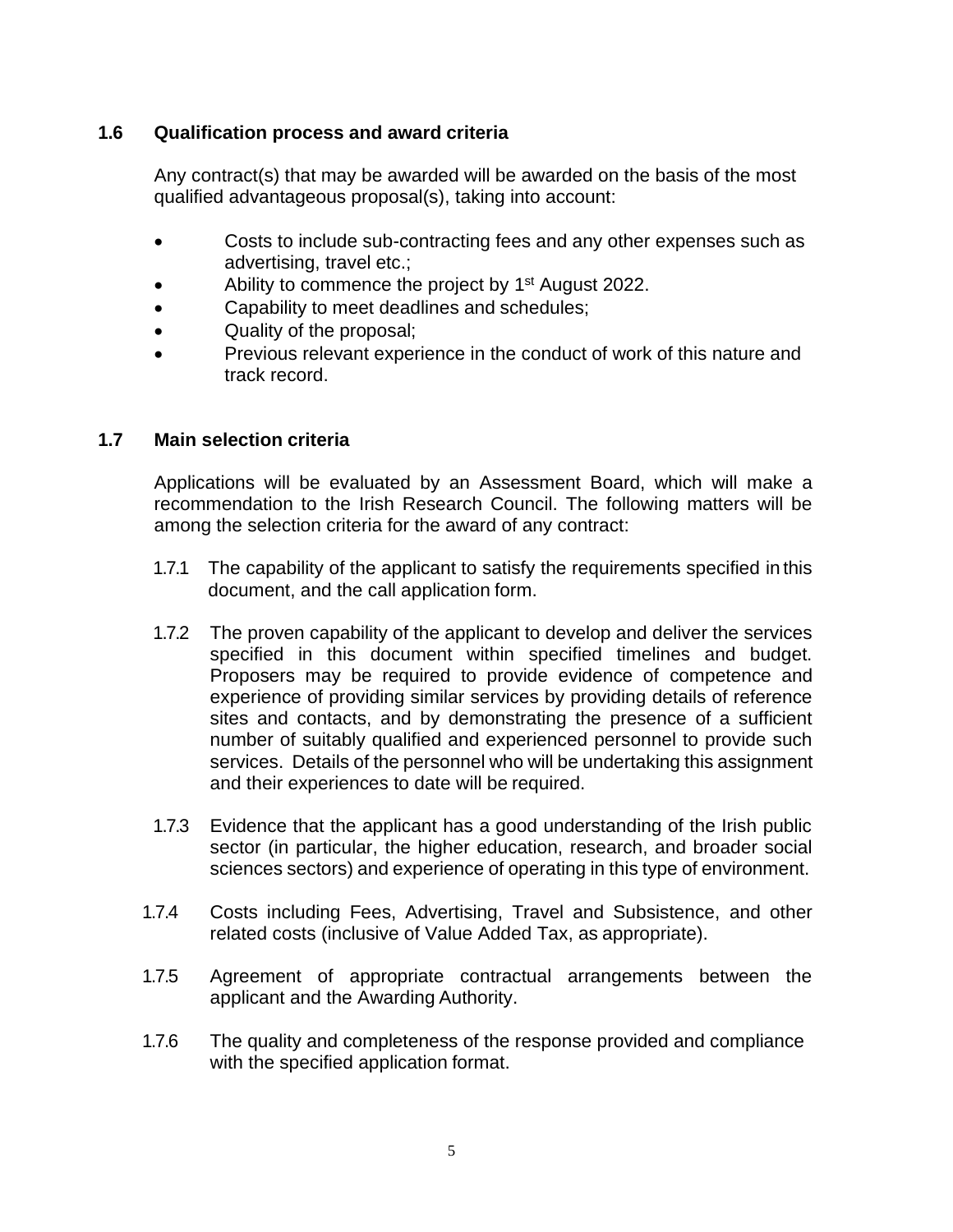## **2. The Role and Mandate of Irish Research Council**

Established in mid-2012 under the Government's Public Sector Reform Plan, the Irish Research Council ('the Council'), a merger of two former councils (the Irish Research Council for Humanities and Social Sciences, IRCHSS, and the Irish Research Council for Science, Engineering and Technology, IRCSET), is an associated agency of the Department of Education and Skills (DES) and operates under the aegis of the Higher Education Authority (HEA).

The Council was established and mandated to –

Fund excellent research within, and between, all disciplines, and in doing so to enhance Ireland's international reputation as a centre for research and learning.

Support the education and skills development of excellent individual early stage researchers and cultivate agile independent researchers and thinkers, whilst offering a range of opportunities which support diverse career paths.

Enrich the pool of knowledge and expertise available for addressing Ireland's current and future challenges, whether societal, cultural, or economic, and deliver for citizens through collaboration and enabling knowledge exchange with government departments and agencies, enterprise, and civic society.

## **3 Background to the European Social Survey**

The **European Social Survey** (**ESS**) is an academically driven social survey that employs the most rigorous methodologies. Ten rounds have taken place to date and over 30 countries have participated in at least one round and most of these are expected to take part in round eleven.

The principal long-term aim of the project is to chart and explain the interaction between Europe's changing institutions, its political and economic structures, and the attitudes, beliefs, and behavior patterns of its diverse populations. But an equally important shorter-term aim is to develop and demonstrate an approach to the conduct of rigorous quantitative multinational social surveys in Europe, which matches that of the best national surveys in Europe and the USA. The data and other outputs are freely available to the research and policy communities throughout Europe and beyond via [www.europeansocialsurvey.org.](http://www.europeansocialsurvey.org/) Now that the ESS biennial time-series has built survey upon survey, it is starting to provide a unique long-term account of change and development in the social fabric of modern Europe. In addition, it will help to activate research networks across Europe and the participation of young researchers in the substance and methodology of rigorous comparative research.

Through the ESFRI roadmap process, the Irish Research Council identified the ESS as a priority infrastructure project for the Social Sciences and has funded projects for Ireland's participation in previous rounds of the survey. The Irish Research Council now invites applications for a national coordinator to oversee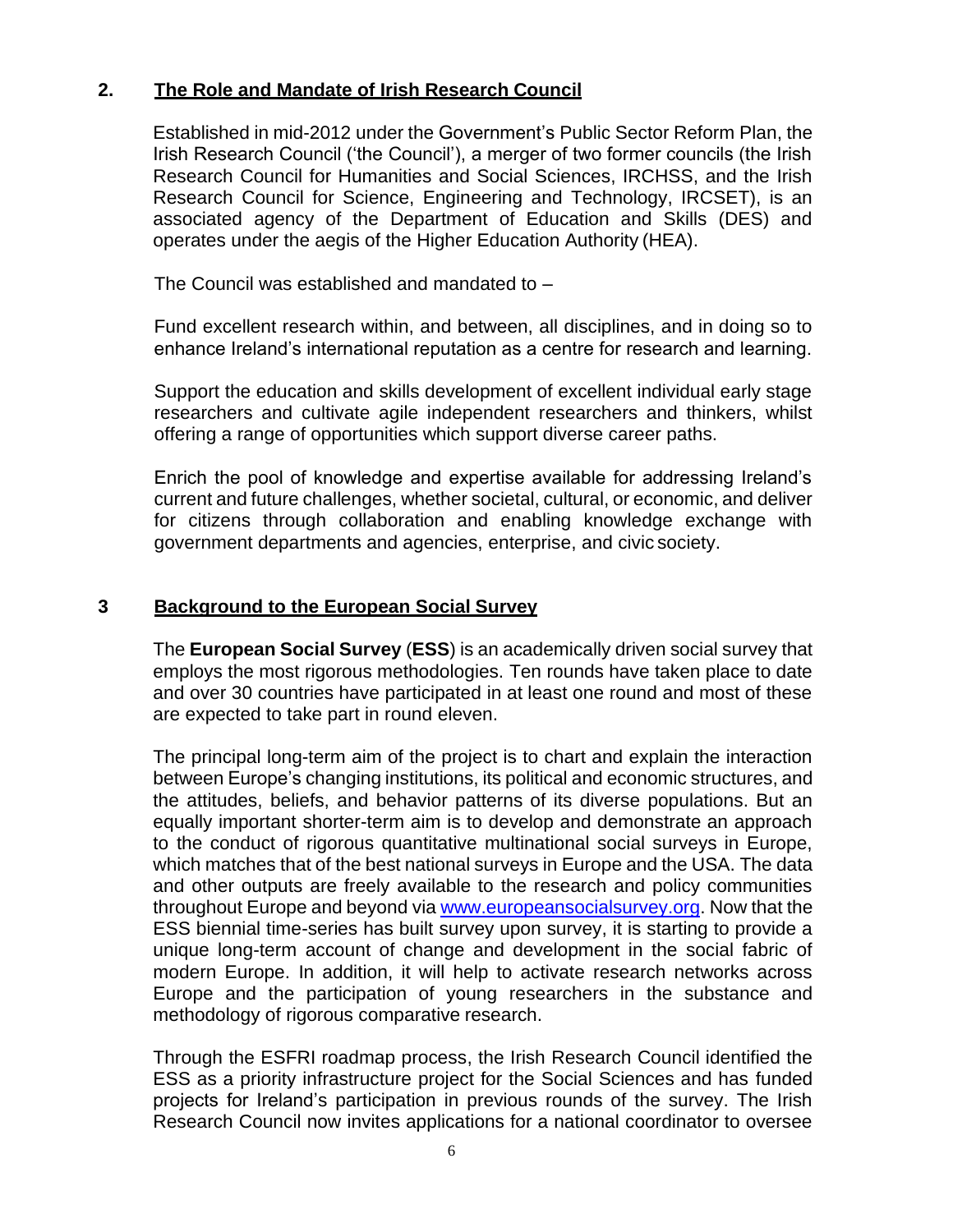and implement round eleven of the survey.

The project is directed by a Core Scientific Team (CST), or Central Co-ordination Team (CCT) led by Rory Fitzgerald from the Centre for Comparative Social Surveysat City University London, UK. The six other institutions represented are: NSD, Norway, GESIS, Germany, The Netherlands Institute for Social Research/SCP, Netherlands, Universität Pompeu Fabra, Spain, University of Ljubljana, Slovenia and the University of Essex, UK. For more details, see [http://www.europeansocialsurvey.org](http://www.europeansocialsurvey.org/)

The CCT will be supported by a number of advisory and consultative groups, principal among which is a **Scientific Advisory Board (SAB)** under the chairmanship of Professor Christian Staerklé and consisting of eight members appointed by the General Assembly following nominations from its members. The CCT also has at its disposal expert advisory panels on methodological and translation issues. Separate questionnaire design teams have been selected by a competitive process to help frame the variable elements for this sweep of the questionnaire.

The coordination of this first phase of the ESS project is again being financed by a grant from the European Commission (under its Framework Programme), supplemented by a grant from the Economic and Social Research Council (ESRC) in the UK. The European Science Foundation (ESF) covers the costs of scientific liaison. Each national survey and coordinator are funded by an appropriate national research agency. In the case of Ireland, the Irish Research Council has agreed to take on this role for round eleven of the survey.

There is also a Funders' Forum, at which the various funding agencies, including Irish Research Council, are represented.

Further information about the ESS may be found at [http://www.europeansocialsurvey.org](http://www.europeansocialsurvey.org/)

## **4. Requirements**

- **4.1** The Irish Research Council is inviting applications for the appointment of a national coordinator to act as its agent for the supervision of round eleven of the Ireland component of the European Social Survey. National coordinators, funded by national funding agencies, are being appointed in each participating country.
- **4.2** The coordinator for Ireland will be appointed by the Irish Research Council as its agent to supervise the data collection by the survey organisation, ensure that the ESS is carried out to a comparable standard, and liaise with the Central Coordinating Team (CCT) - *see paragraph above, for further information*. He or she will be responsible to the Irish Research Council for the oversight of the Survey, including the implementation of a rigorous, standardised set of procedures and methods to a pre-specified design and timetable.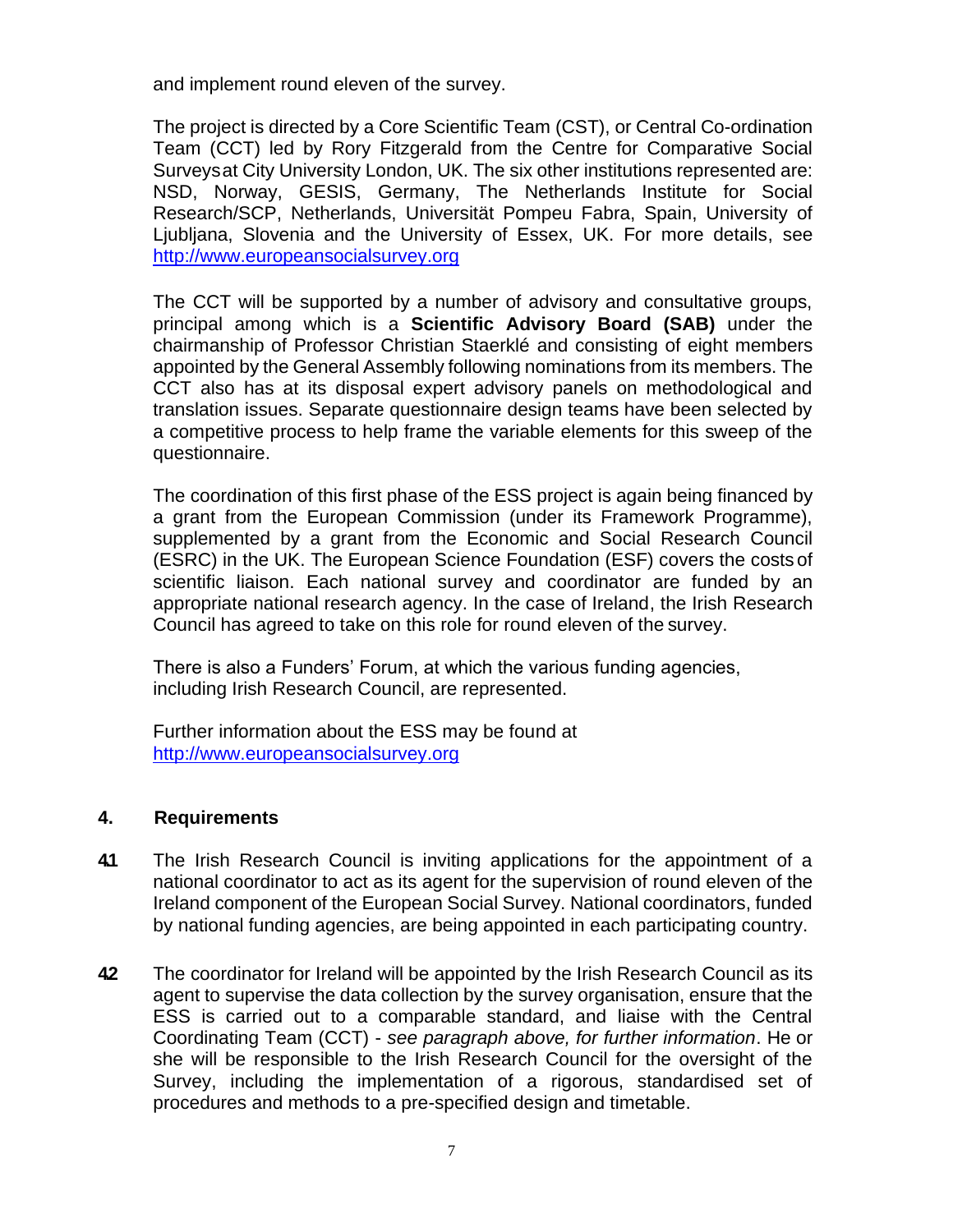- **4.3** The National Coordinator will be:
	- An academic of standing within the social science community who is a fulltime member of the staff, engaged in teaching and/or research, either on a permanent basis or a temporary contract of sufficient duration to cover the period of the proposed project, at a third-level institution within the meaning of Section One of the Higher Education Authority Act, 1971 *and/or* in receipt of public funding *and/or* approved by the Minister for Education and Science for the purposes of the Free Fees Initiative. Applications will also be accepted from permanent members of the academic research staff at the Economic and Social Research Institute (ESRI);
	- Familiar at first hand with survey methodology and procedures;
	- Knowledgeable about past national or sub-national studies of a similar nature and, ideally, with experience of cross-national research;
	- Fluent in spoken and written English;
	- Be willing to oversee the work the work of the survey organisation including the progress of fieldwork;
	- Have experience of cross-national research;
	- Be accepting of the ESS Specifications;
	- Act as a data processor in full compliance with the General Data Protection Regulation.

**NB** The National Coordinator should **not** have any other key role within the ESS organisational structure (e.g., should not also represent Ireland as a member of the Scientific Advisory Board). Please see Section 5.1 of the Specification for Participating Countries for further details.

- **4.4** A national ESS Round 11 steering committee for Ireland shall be established:
	- (i) this committee must be chaired by the Irish Research Council scientific advisory board member and comprise the national coordinator, members and / or nominees of the Irish Research Council; and other relevant expertise;
	- $\hat{I}$  the secretariat and administration of this steering committee will be provided by the National Coordinator.

## **4.4.1 NC Activities**

## **Liaise, communicate, meet, and advise**

The NC will:

- i. serve as the link between the national survey operation, national steering committee and the CST;
- ii. meet with and advise 'ESS sample panel experts' on appropriate local procedures to comply with ESS sampling requirements, including maximizing effective sample size and ensure that the sampling design is formally signed off prior to the start of fieldwork;
- iii. meet with and advise 'ESS question module design teams' on question construction and provide detailed comments on two or more drafts of the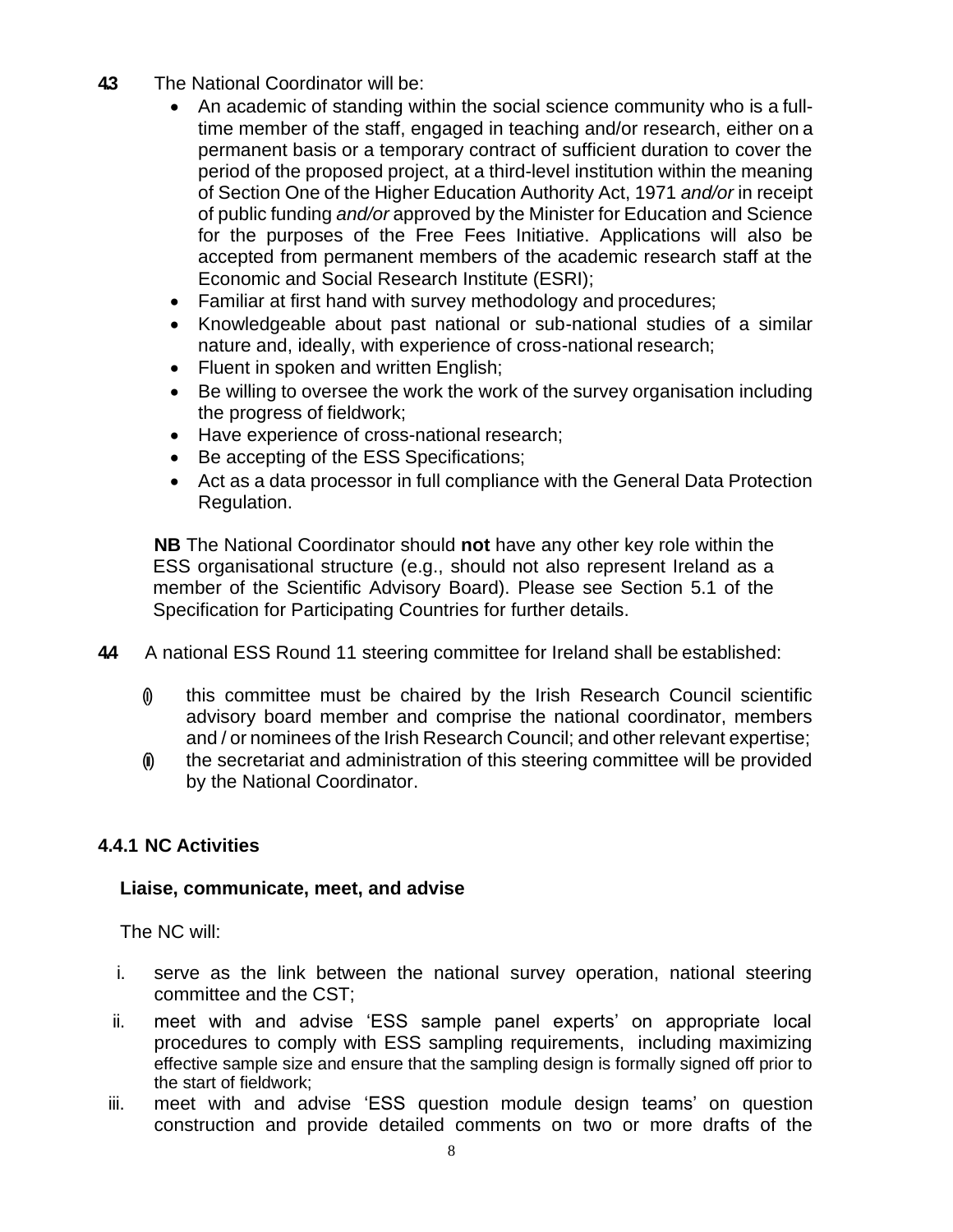questionnaire (see section 5.1 of Specification for Participating Countries);

- iv. liaise with the CST on best implementation strategies to meet ESS requirements for data collection;
- v. liaise with the CST on best implementation strategies to meet ESS requirements for education measurement;
- vi. Will liaise in a timely fashion with the CST should COVID or other issues impact timelines, and particularly with respect to any significant changes in methodology
- vii. liaise as necessary with the ESS data archive (NSD Norway) about data deposit and data processing queries;
- viii. provide the name and e-mail address of a responsible contact person at the fieldwork organisation to the ESS data archive (NSD). This contact person will only be included in correspondence directly related to deliverables and processing of data and documentation;
- ix. liaise with the 'ESS translation team' while preparing and executing the translation of the ESS survey instruments into the national language versions and during the translation verification process;
- x. attend meetings of the ESS ERIC NC Forum
- xi. Possibly represent the NC Forum in other countries (e.g., CST, GA)

## **4.4.2 Coordinate, monitor, support, provide and react**

The NC will:

- i. complete the fieldwork questionnaire and discuss matters arising with the CST **(ensuring sign-off at least two weeks before the fieldwork starts);**
- **ii.** Send the fieldwork projections to the fieldwork team **at least two weeks before fieldwork is planned to start;**
- iii. Play a key role in the design and the delivery of face-to-face fieldwork briefings for interviewers, focusing on respondent recruitment, the conducting of the interview and recording of contact attempts;
- iv. Select the survey agency (if necessary);
- v. Explain and discuss ESS procedure and their rationale with the survey agency (including the completion and use of the Contact Forms);
- vi. submit the contract agreed with the fieldwork agency to the CST;
- vii. co-ordinate translation from the English source questionnaires, including verification and SQP;
- viii. coding;
- ix. co-ordinate and interpret national pre-tests;
- **x.** liaise with their assigned sample expert when producing a sample design **(fieldwork should not start before the sampling design has been signed off);**
- xi. plan and either conduct or attend the fieldwork briefings for interviewers;
- xii. one month prior to fieldwork commencing, agree projections for fieldwork with the fieldwork contact point of the CST;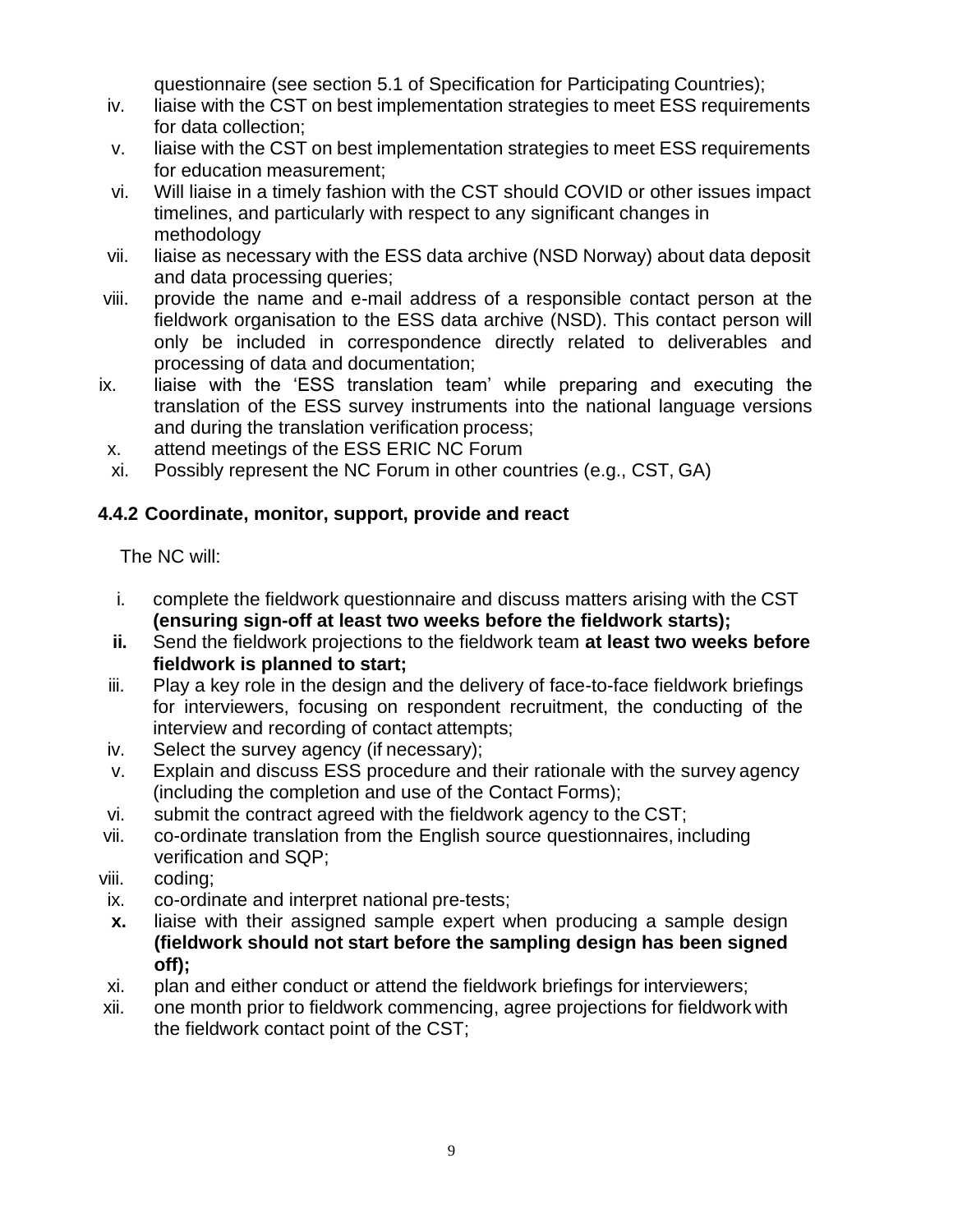- xiii. monitor fieldwork and data preparation operations, ensuring contract compliance and optimum response and providing the CST with fortnightly updates;
- xiv. Check the data files as specified in the ESS Data Protocol, preparation for public use and quality control analysis aimed at improving ESS data collection in further rounds;
- xv. Liaise as necessary with the SWEP about the calculation of post-stratification weights;
- xvi. Code media claims for 10 weeks starting **one week before the start of fieldwork** and provide the CST with an overview of the national media landscape and media claims data;
- xvii. provide the CST with all the electronic deliverables as specified in the Data Protocol;
- xviii. provide the CST with the sample design data file (note this is a requirement in order to produce the design weights and be included in the combined data set).
- xix. authorise code book, data documentation and fieldwork documentation;
- xx. provide the CST with population data necessary for coverage and response assessment and weighting;
- xxi. provide the CST with pre-specified country-specific context variables if these are not centrally available provide the CST with contact form data;
- xxii. prepare a full technical report (to a pre-specified format and standard) containing details of national sampling, fieldwork, response rates, etc.;
- xxiii. advise on post-stratification of national data and any weighting required;
- xxiv. provide the CST with household income range frequency tables for the source of the income range; categories in the main questionnaire along with full details about the source used;
- xxv. Liaise as necessary with the ESS Archive about the data deposit and data processing queries, including advising on post-stratification of national data and any weighting required;
- xxvi. Act as the first national point of contact for queries relating to earlier waves of ESS data collection regardless of whether they were the NC at that time.

## **NB: The NC MUST ensure that national data (including summary outcomes and overviews) are not published or reported in any way before the release of the harmonised data file comprising their national data.**

## **4.4.3 Data protection and ethics**

- i. Sign a data handling agreement in their capacity as a Data Processor with the ESS ERIC Director (Data Controller) and ensure compliance within the NC team and by the survey agency with the GDPR (General Data Protection Regulation).
- ii. Ensure compliance by the national team, and survey agency with the General Data Protection Regulation including documentation of all data breaches with that relevant parties are informed of any breaches;
- iii. Ensure that institutional ethical approval for the ESS is obtained where required.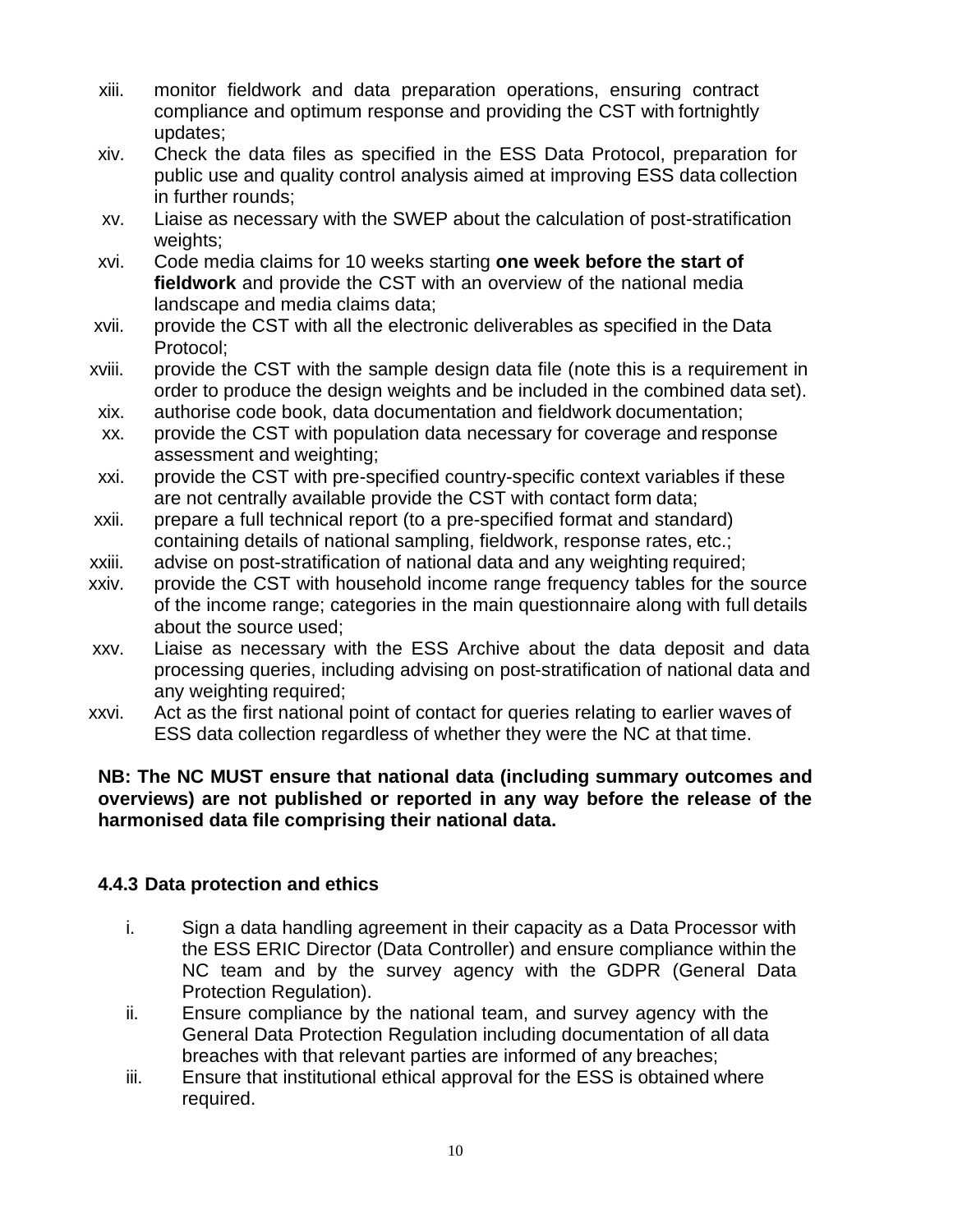- 4.5 Some of the tasks above may, by written agreement with the Irish Research Council, be transferred to the survey organisation, but the responsibility to the Irish Research Council for their delivery and for liaison with the CST must continue to reside with the National Coordinator.
- *4.6* It should be noted that appointment as Coordinator for this phase of the ESS will carry with it no obligations on Irish Research Council or the appointee in respect of the coordination of any further phases of the survey*.*
- 4.7 In line with Irish Research Council usual practice, it is expected that an appointment will be made through an Irish Higher Education Institution or Independent Research Institute eligible for the receipt of research funding. Irish Research Council research funding rules will apply, unless otherwise agreed.

## **4.8 Data collection for Ireland Survey**

The national steering committee for Ireland will be responsible for seeking applications from survey organisations for the collection of data for the Ireland component of the Survey. The coordinator will oversee and implement this process through the chairmanship of the national steering committee.

#### **4.9 Budget**

The Irish Research Council will award costs for completion of the ESS Round 11 fieldwork for the period 2022-2023. The total award will not exceed €400,000 per year and this will be inclusive of staff replacement costs at Irish Research Council rates. The workload of the National Coordinator will vary over the period of the survey. Full eligible cost details are available in appendix I below.

## **4.10 Institutional Endorsement**

The Irish Research Council must receive formal assurance from the applicant's institution of its willingness to host the project in line with the IRC Terms and Conditions for PI-led grants, and of its readiness to provide accommodation appropriate to the project. Confirmation of the employment/contractual status of the coordinator must be furnished by the institution in addition to notice of the institution's agreement to participate in the proposed project.

## **4.11 Timeline**

Applications must be submitted to Irish Research Council by 4pm, 1<sup>st</sup> March **2022** using the call submission template document and emailed to [rsweeney@research.ie t](mailto:rsweeney@research.ie)o meet the deadline. The Irish Research Council will notify applicants of the process outcome shortly thereafter.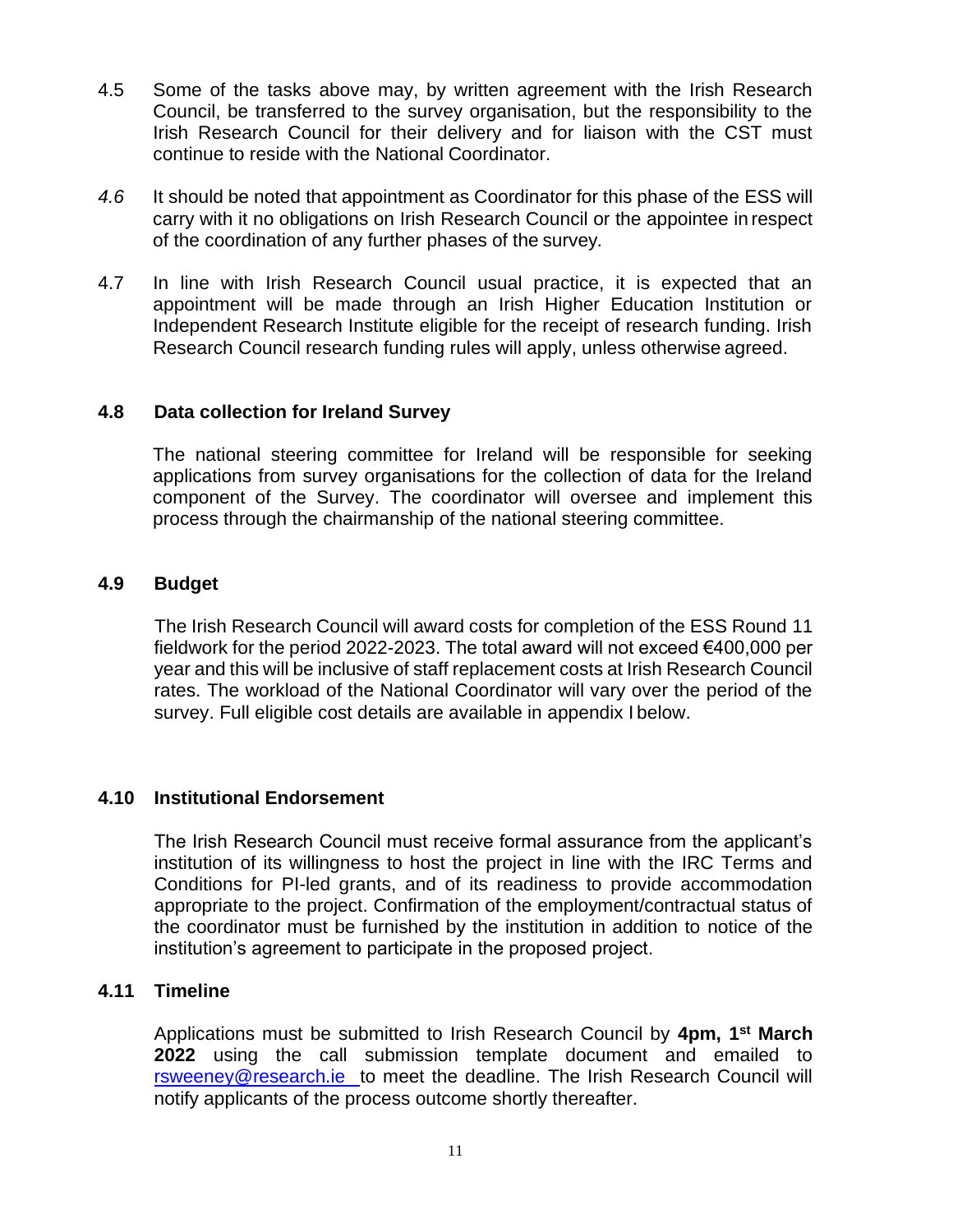The award must commence by the beginning of August 2022 with a completion date of no later than 1<sup>st</sup> March 2024. A final report will be requested by the Irish Research Council for submission by 1<sup>st</sup> May 2024. The progress of this award must adhere to the following dates:

| Deadline for receipt of applications | 1 <sup>st</sup> March 2022     |
|--------------------------------------|--------------------------------|
| Notification of Appointment          | April 2022                     |
| Award commencement                   | 1 <sup>st</sup> August 2022    |
|                                      |                                |
| <b>Preparation for Fieldwork</b>     | November-January 2023          |
| Round 11 fieldwork period commences  | 1st February 2023              |
|                                      |                                |
| Round 11 fieldwork period ends       | 31 <sup>st</sup> December 2023 |
|                                      |                                |
| Final Data delivery to ESS Data      | 29 <sup>th</sup> February 2024 |
| Archive 2nd release countries        |                                |
| Award completion                     | 1 <sup>st</sup> March 2024     |
| <b>Final Report</b>                  | 1 <sup>st</sup> May 2024       |

This award requires that the agreed ESS work programme be carried out, if the ESS Round 11 process is not implemented in full by the National Coordinator, Irish Research Council funds will be reclaimed.

## **4.12 Grant Administration, Reporting**

| <b>Stage</b> | <b>Reporting task</b>                 | Date due at IRC              |
|--------------|---------------------------------------|------------------------------|
| 1.           | Interim progress and financial report | 1st April 2023               |
|              | Templates will be sent in advance.    |                              |
| 2.           | Interim progress and financial report | 1 <sup>st</sup> October 2023 |
|              | Templates will be sent in advance.    |                              |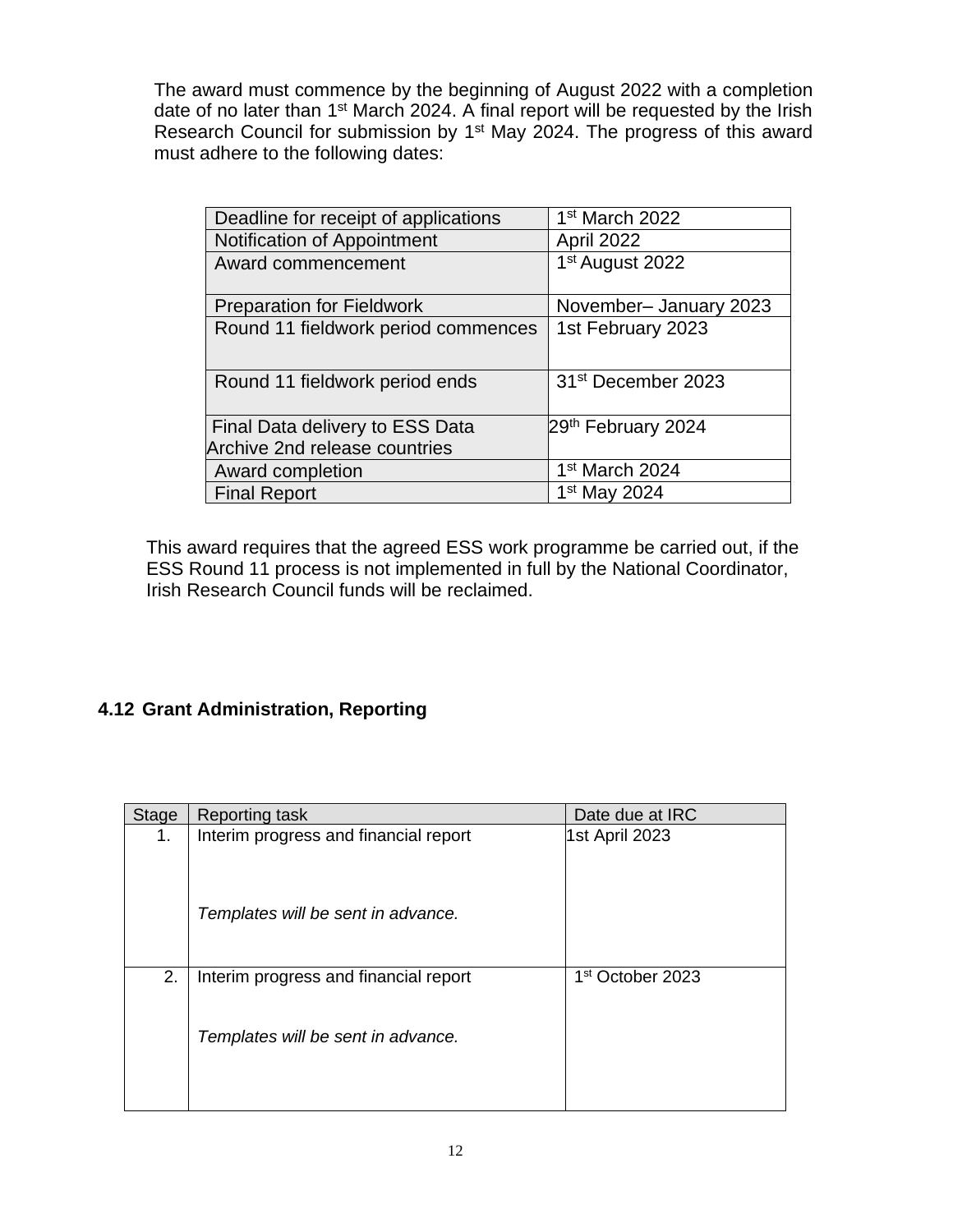| 3. | Final progress and financial report | $1st$ May 2024 |
|----|-------------------------------------|----------------|
|    | Templates will be sent in advance.  |                |
|    |                                     |                |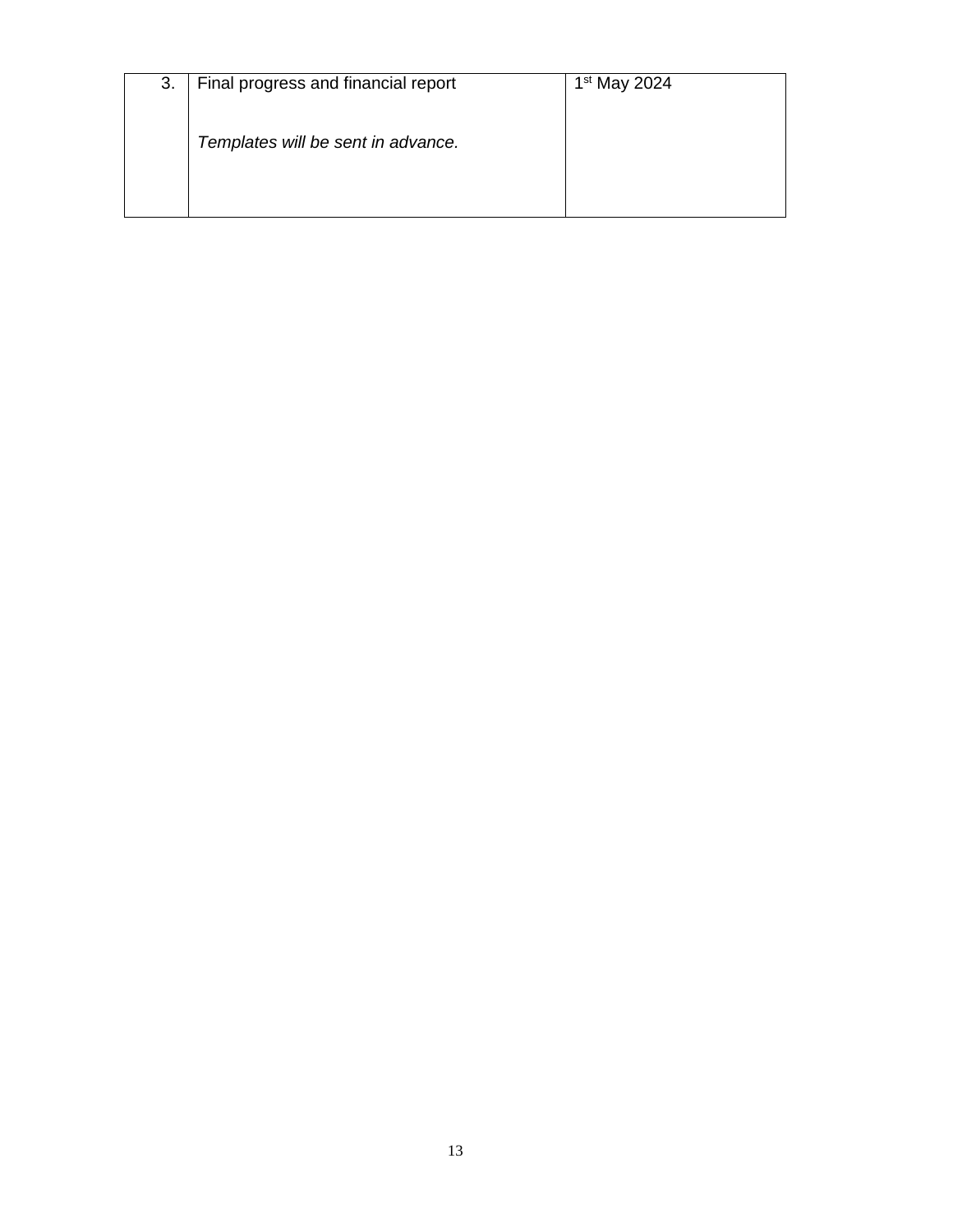## **5. Instructions to Applicants**

#### **5.1 Proposed format**

## **5.2 The applicant's submission should be structured using the application form. Please note no other format will be accepted Proposal Team**

Applicants must identify by name those people who will be assigned to this project should they be successful.

## **5.3 Additional information and appendices**

Applicants may provide additional information and appendices as they consider appropriate.

#### **5.4 Disclosure of Interest**

Applicants should declare whether they are aware of any material conflict of interests in relation to their proposal.

#### **5.5 Freedom of Information Act**

The Irish Research Council undertakes to use its best endeavors to hold confidential any information provided by any firm in response to this call is subject to its obligations under law, including the Freedom of Information Act, which became applicable to the Irish Research Council in October 2001. Please note that, in response to a request under the Freedom of Information Act, information not identified as sensitive (with supporting reasons) could be released. You should accordingly identify in your proposal any specific information which you do not wish to disclose specifying the reasons why such information is sensitive. The Irish Research Council will consult you about this sensitive information in the event of it being subject to a request under the Freedom of Information Act.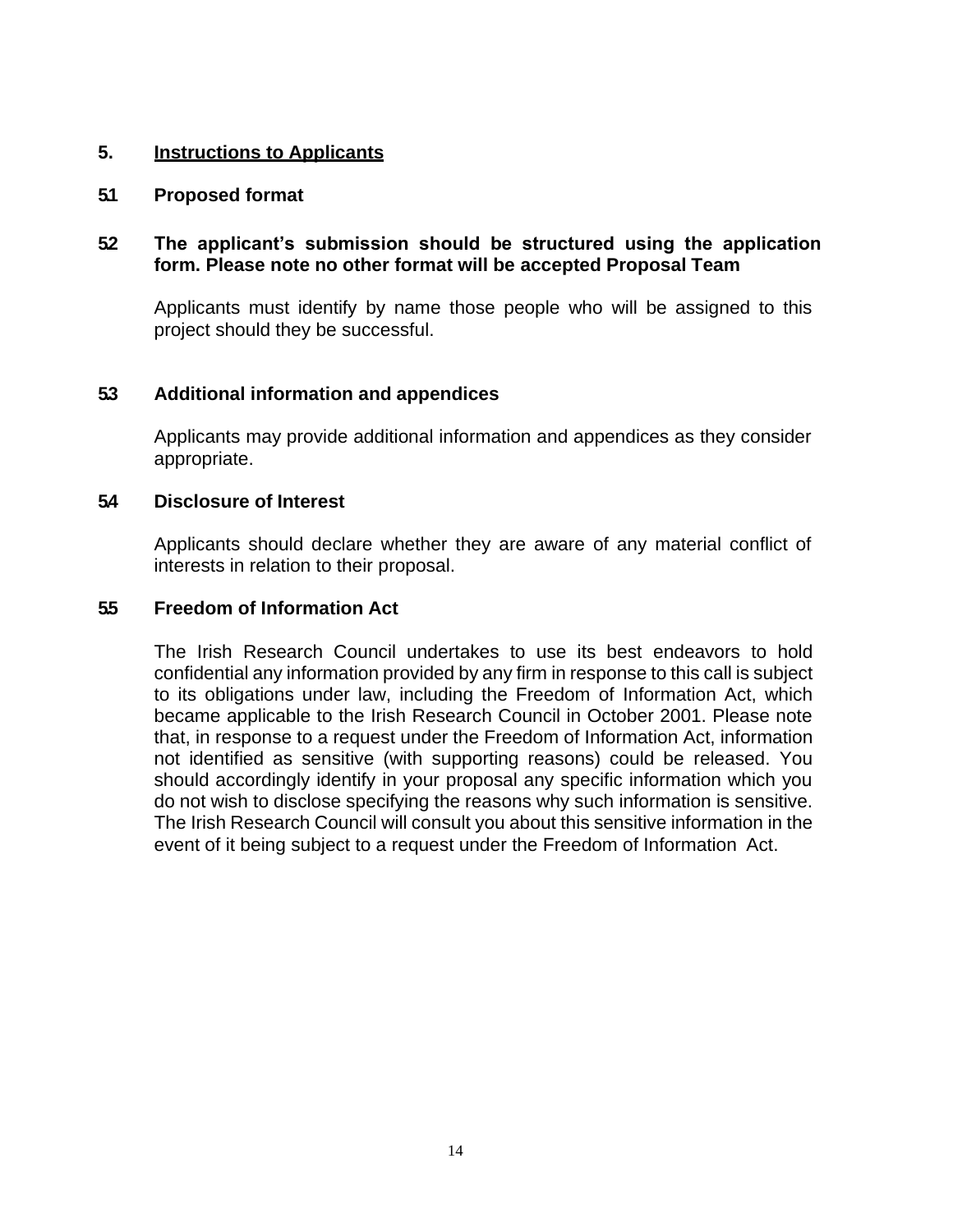# **1. Eligible costs**

| <b>Staff Costs</b>                                 | Please provide details on the staff numbers involved<br>and the salary levels being applied. All staff must be<br>costed according to institutional researcher salary<br>scales for researcher assistants and postdoctoral<br>researchers. These costs must be clearly justified in the<br>application form. The salary requested must include<br>for PRSI and Employer Pension<br>provisions<br>Contribution. As part of the award acceptance process,<br>the research office must confirm that the requested<br>salary is in line with the institutional researcher salary<br>scale and provide documentary evidence.<br>As other staff must be recruited to work exclusively on<br>the proposed project, recruitment costs may be<br>provided where necessary. |
|----------------------------------------------------|-------------------------------------------------------------------------------------------------------------------------------------------------------------------------------------------------------------------------------------------------------------------------------------------------------------------------------------------------------------------------------------------------------------------------------------------------------------------------------------------------------------------------------------------------------------------------------------------------------------------------------------------------------------------------------------------------------------------------------------------------------------------|
| <b>Staff</b><br><b>Replacement</b><br><b>Costs</b> | Costs may include staff replacement costs which<br>facilitate participation in the project, provided that these<br>costs do not exceed ONE-THIRD of the total award. All<br>staff replacements must be costed according to<br>approved IRC staff rates.<br>Where staff replacement affects persons who are<br>currently or have been during the last three years in<br>receipt of an award from the IRC, the Principal<br>Investigator must secure the formal agreement of the<br>IRC before such a replacement is proposed.                                                                                                                                                                                                                                      |
| <b>Travel Costs</b>                                | Costs for travel, subsistence and accommodation may<br>be requested. Details on the number of trips, location,<br>purpose, and duration of the trips should be provided by<br>team members involved. Requests for travel and<br>accommodation should be in line with institutional rates<br>and norms for travel and accommodation. Business<br>class travel is NOT an eligible cost.                                                                                                                                                                                                                                                                                                                                                                             |
| <b>Consumables</b>                                 | Where relevant to the viability of the proposal, detailed<br>costs up to a maximum of €500 per annum may be<br>included.                                                                                                                                                                                                                                                                                                                                                                                                                                                                                                                                                                                                                                          |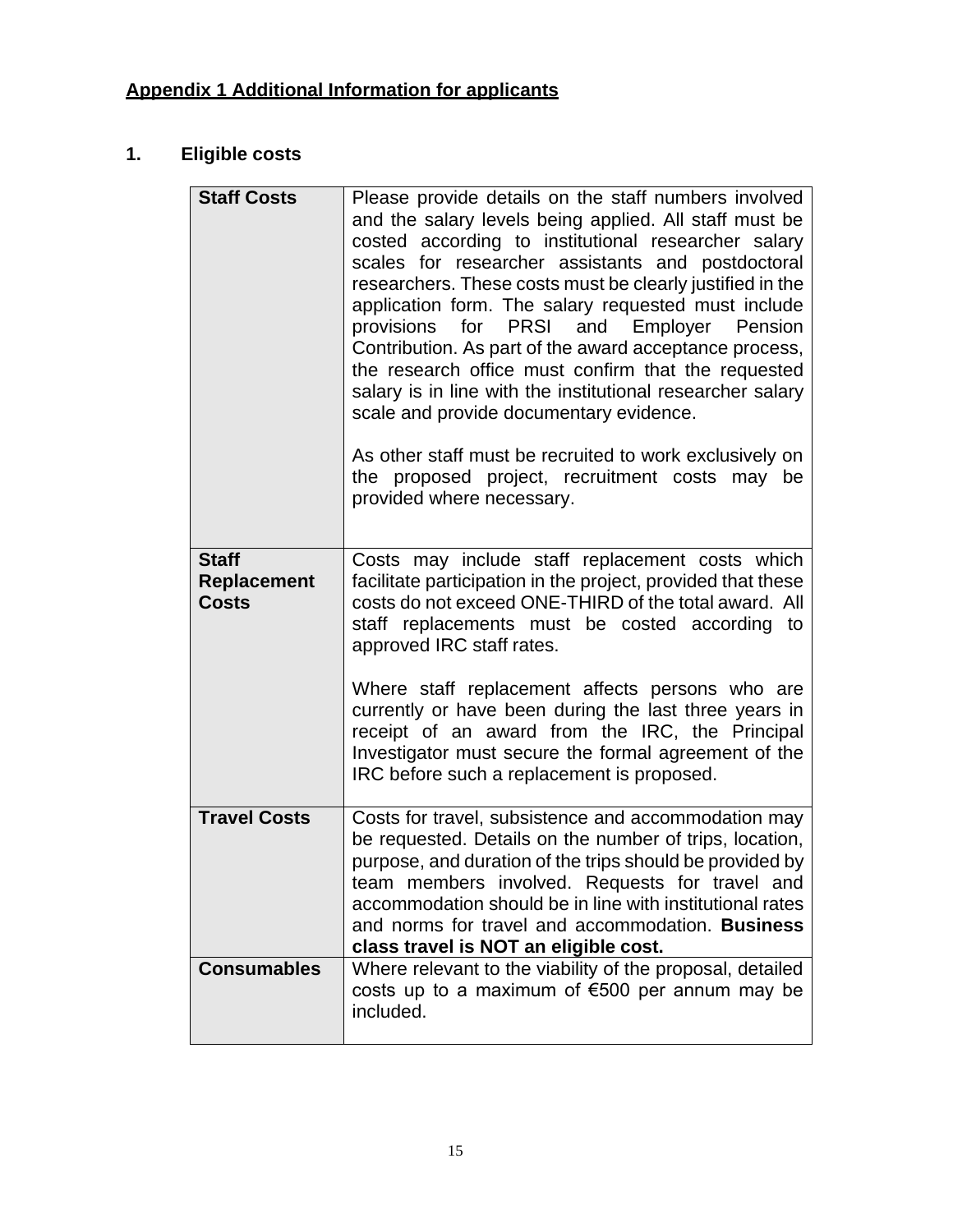| <b>Equipment</b>      | Details and justification of the items which will be<br>purchased during each year of the project. Computer<br>equipment, fieldwork, data collection, archival and<br>digitisation costs may be included under this heading. |  |  |  |
|-----------------------|------------------------------------------------------------------------------------------------------------------------------------------------------------------------------------------------------------------------------|--|--|--|
| <b>Collaboration</b>  | <b>Details</b><br>οf<br>expenditure<br>through<br>incurred<br>any<br>collaboration.                                                                                                                                          |  |  |  |
| <b>Dissemination</b>  | Detailed costing and information on which channels to<br>be used for dissemination.                                                                                                                                          |  |  |  |
| <b>Overheads</b>      | These must NOT exceed maximum of 20% of modified<br>direct costs. Equipment costs are not applicable.                                                                                                                        |  |  |  |
| <b>Subcontracting</b> | Costs associated with the fieldwork agency recruited<br>to complete the survey.                                                                                                                                              |  |  |  |

## **2. IRC approved staff costs**

| <b>IRC approved staff</b><br><b>costs</b> | 1 calendar year                                                                     | 1/2 calendar year                                                       |
|-------------------------------------------|-------------------------------------------------------------------------------------|-------------------------------------------------------------------------|
| Academic staff                            | €51,282 (inclusive of<br><b>PRSI &amp; Employer</b><br><b>Pension Contribution)</b> | €25,641<br>(inclusive of PRSI<br>& Employer<br>Pension<br>Contribution) |

#### **3 Institutional Endorsement**

For this call, the Head of Department and Vice-President for Research (or equivalent, or their authorised signatory) must endorse the application. If the applicant is the Head of Department, then a higher authority, such as the Head of School, must endorse the application instead.

By signing and endorsing an application the PI's institution agrees to accommodate and participate in the proposed project should funding be awarded and agrees to be bound in full by the Terms and Conditions. In addition, this signature will verify the contractual/employment status of the PI (Principal Investigator).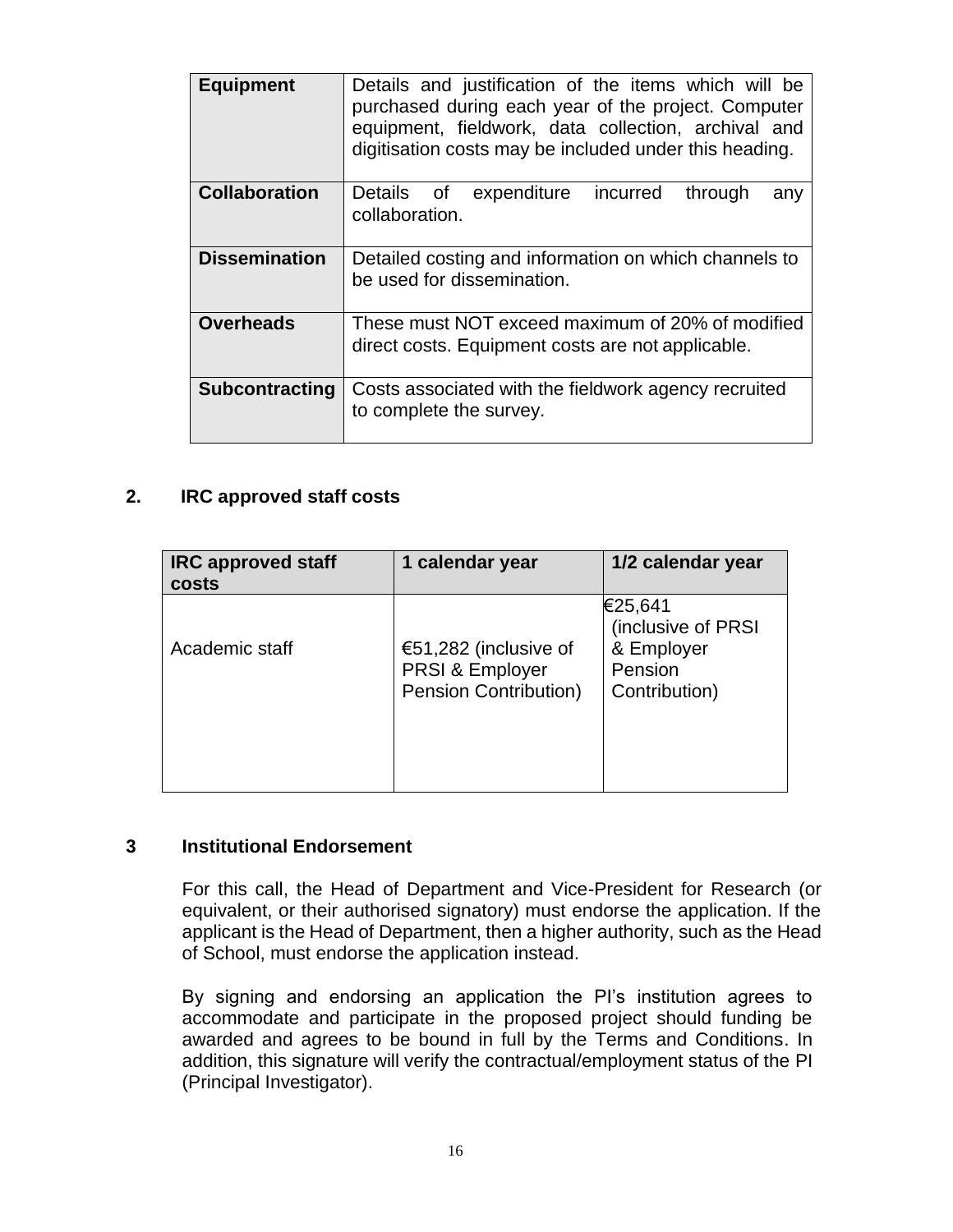## **4 ESS National Coordinator Ireland and team**

The successful ESS national coordinator and their team will be funded in accordance with the detailed eligible costs, as set out in appendix I, and will undertake the duties as described in the invitation to proposal.

Applicants are advised that they must be in a position to devote adequate time to the management and realisation of their projects. Where a successful applicant's circumstances (i.e change in time commitments or diminution in ability to carry out award) change in the period between submission of an application and receipt of offer of an award from the Irish Research Council, they must bring this to the attention of the Council prior to signing any letter of acceptance. The IRC reserves the right to withdraw an offer of an award where, in the opinion of the IRC, information in the application and the basis on which it was assessed is no longer valid.

Principal and Associate Investigators are also advised that in submitting applications in their own names, they undertake to develop the project themselves, with due attention and viable commitments of time and without subcontracting the project to another party or parties. Applicants are required to list all other research projects, funded from whatever source, for which they are contracted, and demonstrate that they will have adequate time to realise the proposed project (s). The scope of involvement by the Principal Investigators will be considered by the International Assessment Board (IAB) in their evaluation of the expertise of the proposed research team.

## **5 ESS National Steering Committee**

In accordance with conditions outlined in Section 4.4 of the proposal, applicants to the call will propose a suggested national steering committee in their application. Applicants must have prior agreement of all members named in the proposal. Letters of evidence are not required at proposal submission phase; however, named members may be contacted by the Irish Research Council for endorsement of their role as positioned in the proposal.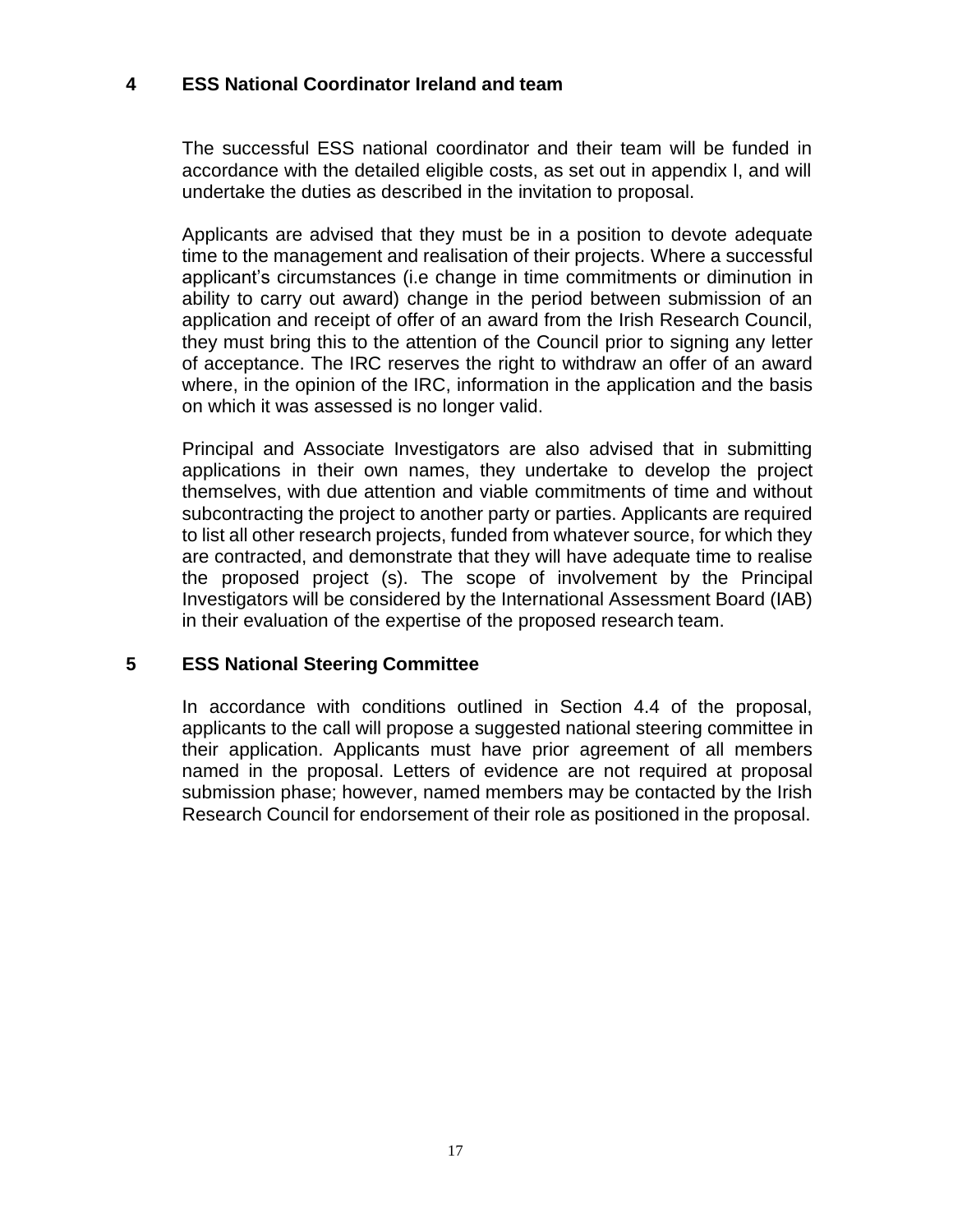## **Appendix 2 Application form**

# **IRC EUROPEAN SOCIAL SURVEY**

## **ROUND 1011**

## **APPLICATION FORM**

## **Deadline: 1 ST March 2022**

## **NATIONAL COORDINATOR CONTACT DETAILS:**

| <b>Full Name (including title)</b>                                                                                                        |  |
|-------------------------------------------------------------------------------------------------------------------------------------------|--|
| <b>Position Held (including)</b><br>department and institution,<br>i.e., where the prospective<br>grant will be held and<br>administered) |  |
| <b>Full address</b>                                                                                                                       |  |
| <b>Telephone</b>                                                                                                                          |  |
| Fax                                                                                                                                       |  |
| <b>Email address</b>                                                                                                                      |  |

## **PROJECT DETAILS:**

| Title of proposed project                  | European Social Survey Round 11 |
|--------------------------------------------|---------------------------------|
| <b>Discipline/Subject Area(s)</b>          |                                 |
|                                            |                                 |
| Key Words (3-5)                            |                                 |
| project<br><b>Proposed</b><br><b>start</b> |                                 |
| date                                       |                                 |
| <b>Proposed duration</b>                   |                                 |
| (Round 11commitments to                    |                                 |
| be completed 1 <sup>st</sup> March         |                                 |
| 2024                                       |                                 |
| <b>Total Budget requested</b>              | €                               |
|                                            |                                 |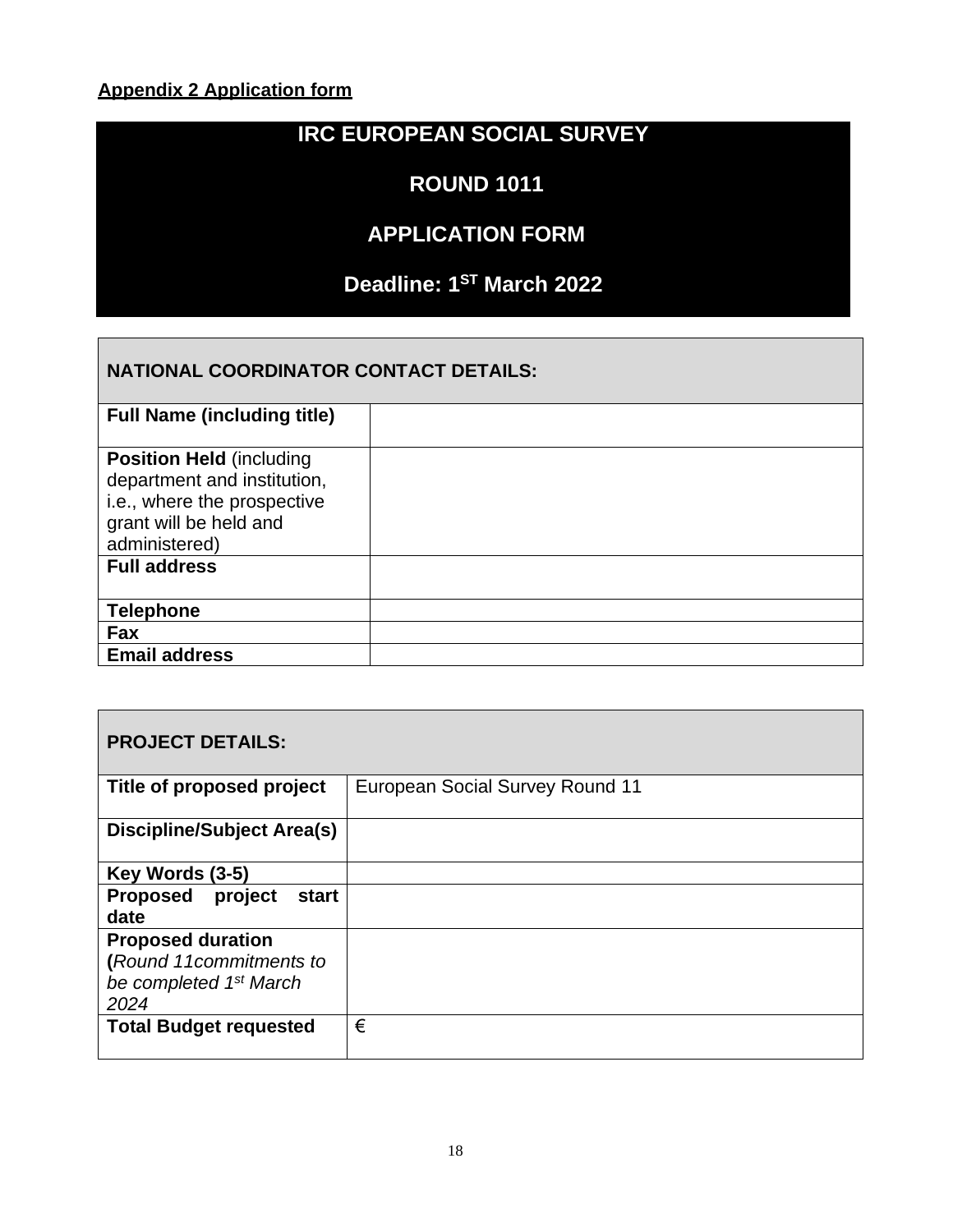|--|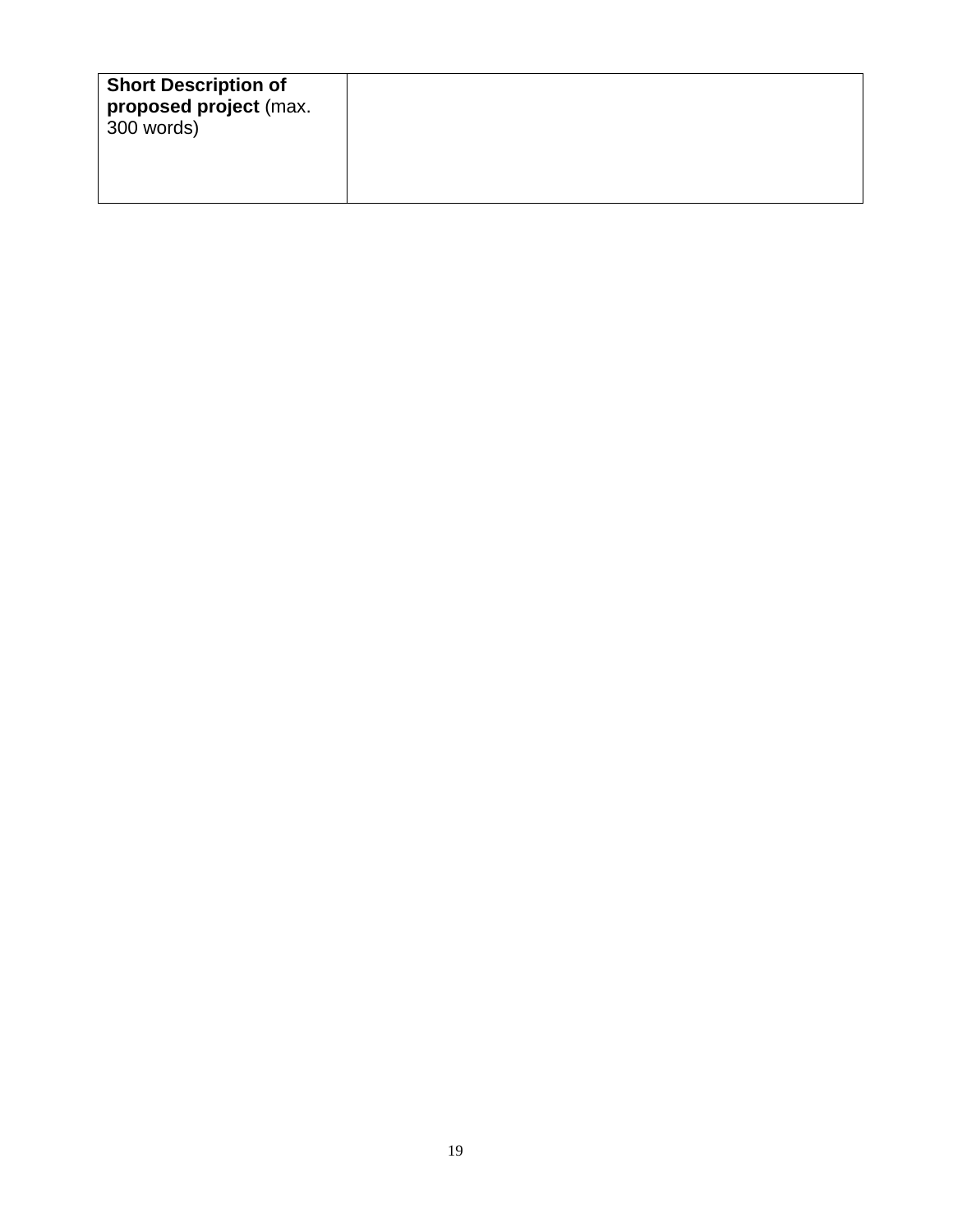## **TEAM MEMBERSHIP/All Applicants roles, including proposed National Steering Committee Members:**

| Role<br>(include PI<br>listed above) | Name | Organisation | Division or<br>Department | How many<br>hours a week<br>will the person<br>work on the<br>project? |
|--------------------------------------|------|--------------|---------------------------|------------------------------------------------------------------------|
|                                      |      |              |                           |                                                                        |
|                                      |      |              |                           |                                                                        |
|                                      |      |              |                           |                                                                        |
|                                      |      |              |                           |                                                                        |
|                                      |      |              |                           |                                                                        |

**ROLE OF NATIONAL STEERING COMMITTEE: How will the coordinator establish a proactive steering committee; effectively implement their recommendations; report to them on the progress or problems of the survey; and engage them in dissemination activities** (max. 400 words)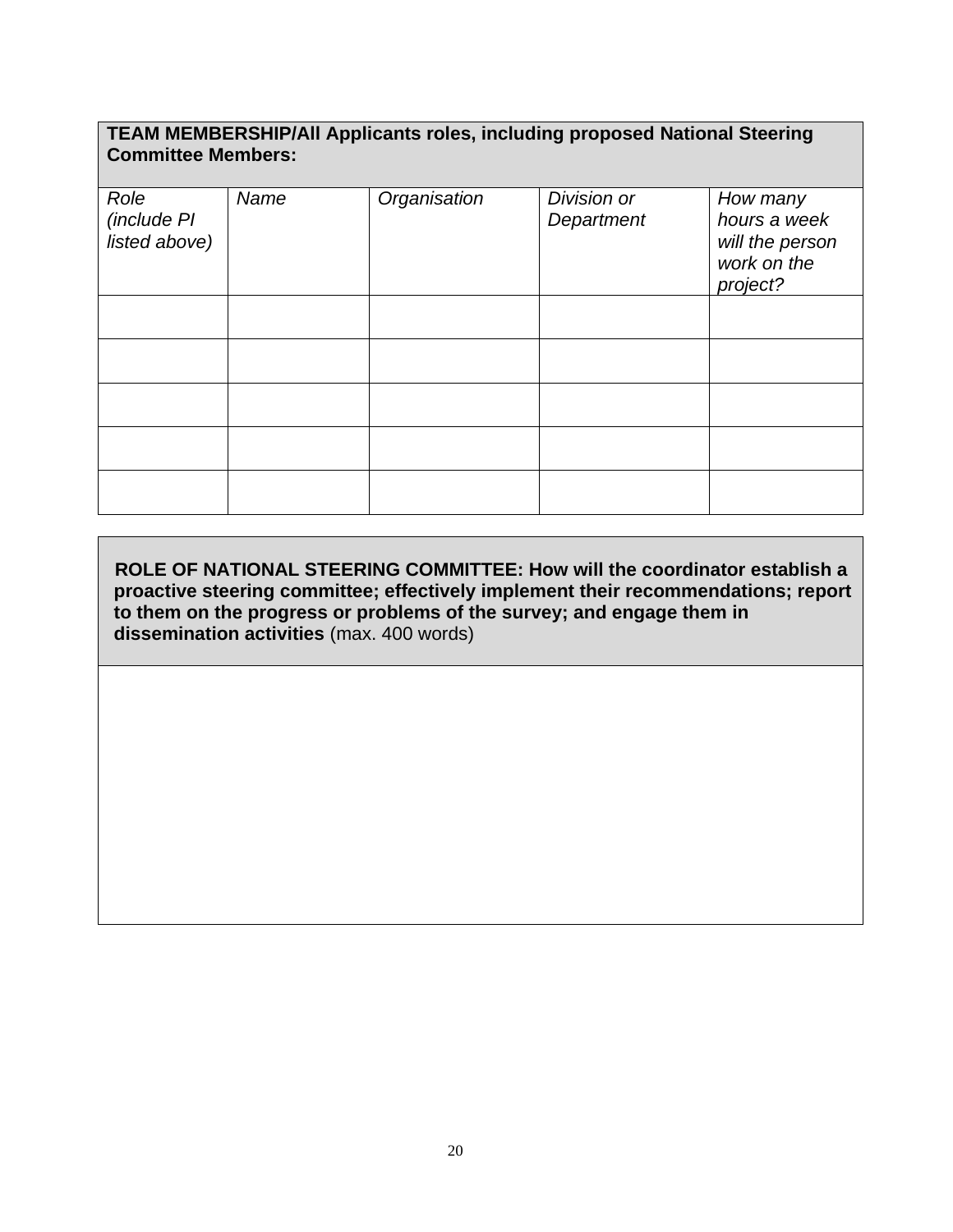**DETAILED PROJECT DESCRIPTION** (strictly max. 2,500 words). This should include:

- I. Description of topic
	- Aims and objectives;
	- Central research questions.
- II. Methodology, including for example
	- Investigative and analytic methods;
	- Theoretical frameworks;
	- Detailed plan of the survey fieldwork to be undertaken.
- III. Research plan

Including a detailed timeline for the completion of ESS Round Eleven, in line with CCT timelines, and a plan for the efficient management, and reporting, of the research to the IRC, SAB and CCT.

- IV. Description of the relationship of the project to existing research, either nationally and/or internationally, and how the project will contribute to knowledge.
- **V.** Applicant(s)' research and other expertise **relevant to the project proposal.**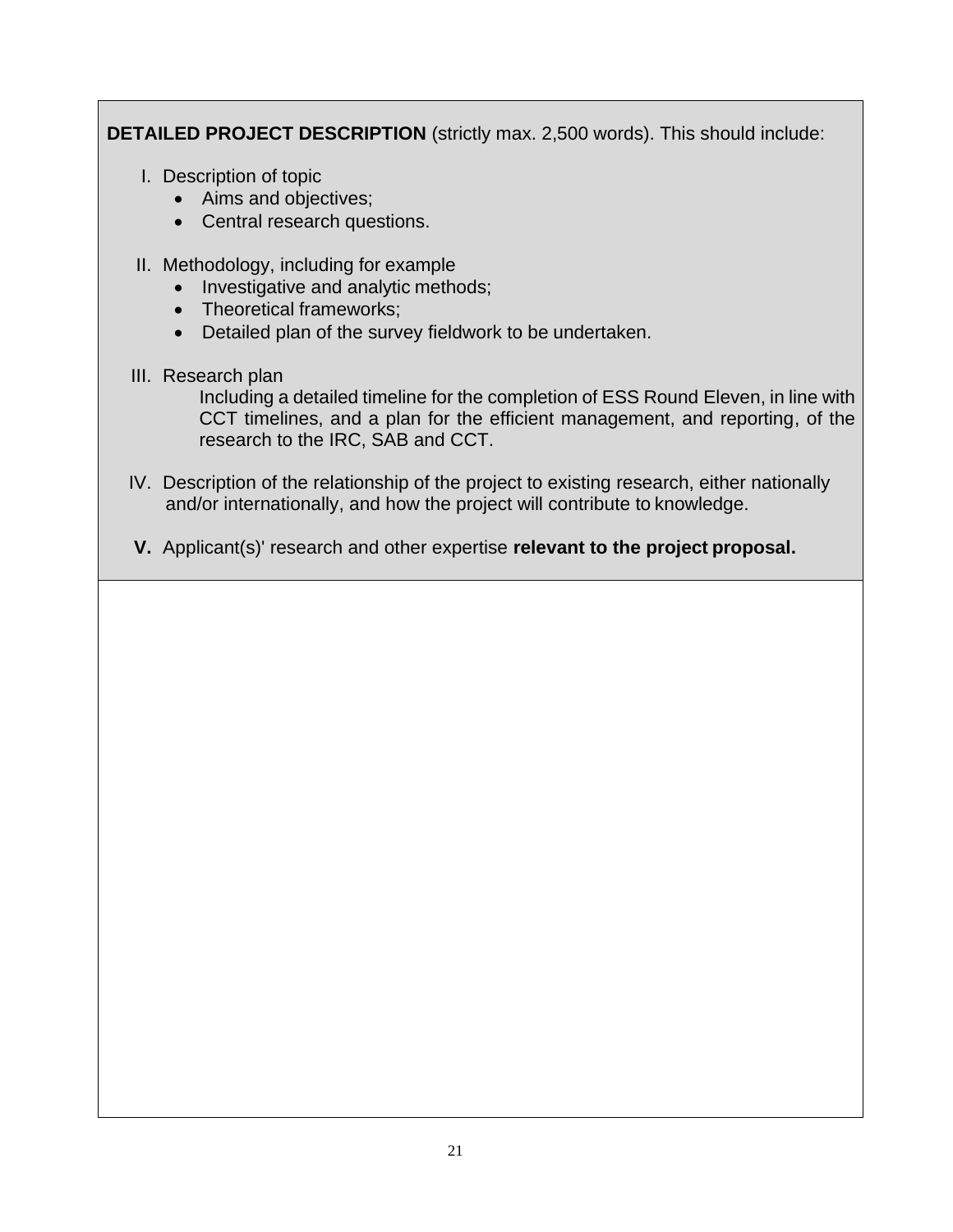**POTENTIAL IMPACT OF RESEARCH PROJECT ON INDIVIDUAL/TEAM RESEARCH PROGRAMME including potential for further research activity and alignment with Institutional research strategy** (max. 400 words).

**POTENTIAL IMPACT ON TEACHING PROGRAMME including courses taught and students supervised** (max. 300 words).

**PLANS FOR DISSEMINATION AND DIRECT OUTPUTS ENVISAGED** (max. 300 words).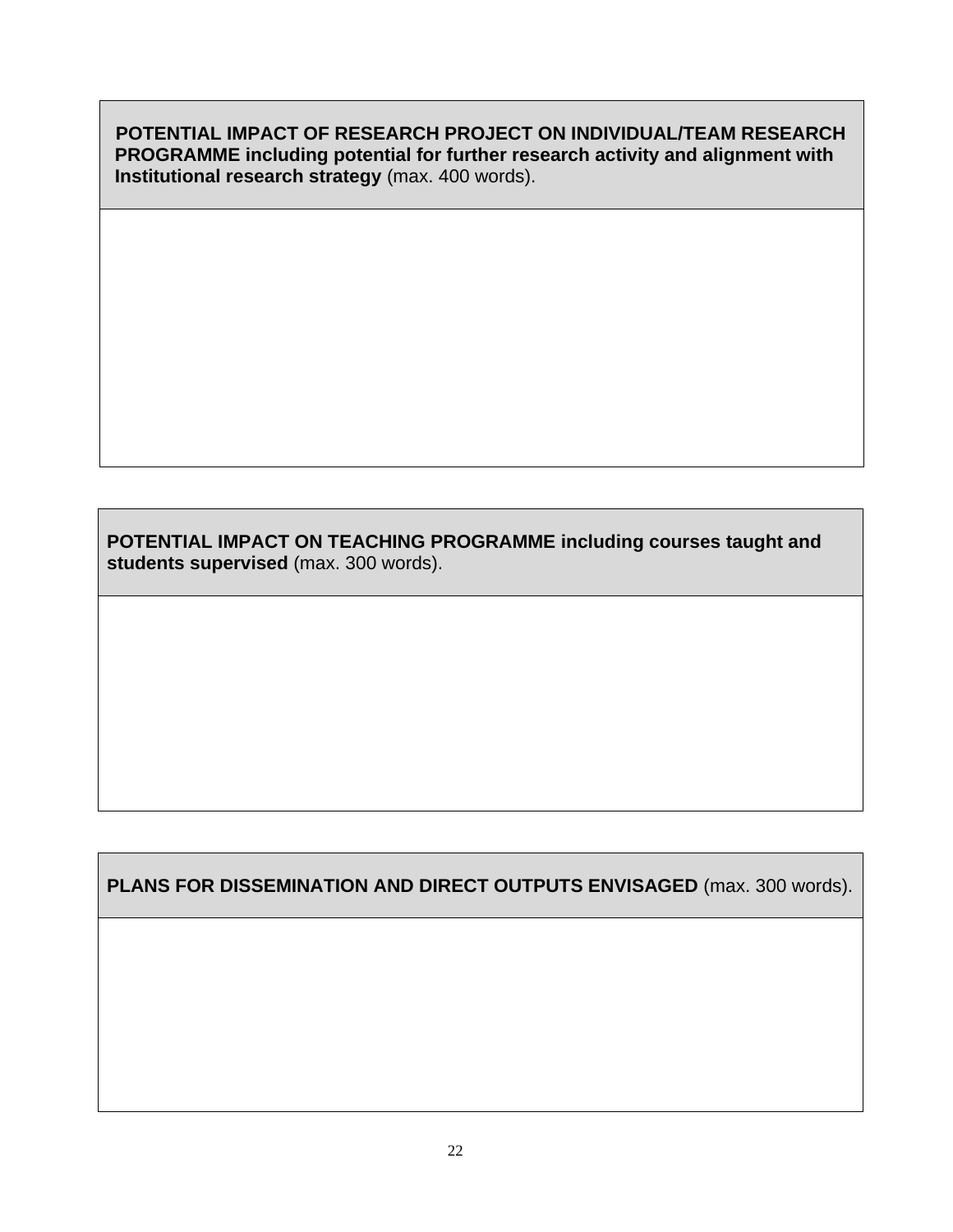## **INDICATE HOW THIS PROPOSAL DEMONSTRATES PROGRESSION AND WILL BUILD ON RESEARCH UNDERTAKEN IN PREVIOUS ROUNDS OF THE ESS** (max. 300 words).

## **LIST RESEARCH PROJECTS FOR WHICH PRINCIPAL INVESTIGATOR IS CURRENTLY INVOLVED IN OR HAS RESPONSIBILITY FOR.**

|                         | Source of Award | Amount | <b>Duration</b> |
|-------------------------|-----------------|--------|-----------------|
| <b>Title of Project</b> |                 |        |                 |
|                         |                 |        |                 |
|                         |                 |        |                 |
|                         |                 |        |                 |
|                         |                 |        |                 |
|                         |                 |        |                 |
|                         |                 |        |                 |
|                         |                 |        |                 |
|                         |                 |        |                 |
|                         |                 |        |                 |

| DOES THE RESEARCH PROPOSAL OUTLINED IN THIS<br>SUBMISSION REQUIRE APPROVAL BY THE RELEVANT<br><b>UNIVERSITY/INSTITUTIONAL ETHICS COMMITTEE?</b> (tick<br>one) | <b>YES</b> | <b>NO</b> |
|---------------------------------------------------------------------------------------------------------------------------------------------------------------|------------|-----------|
| If there are ethical implications of the research project, please provide details of what they<br>are and how they will be addressed:                         |            |           |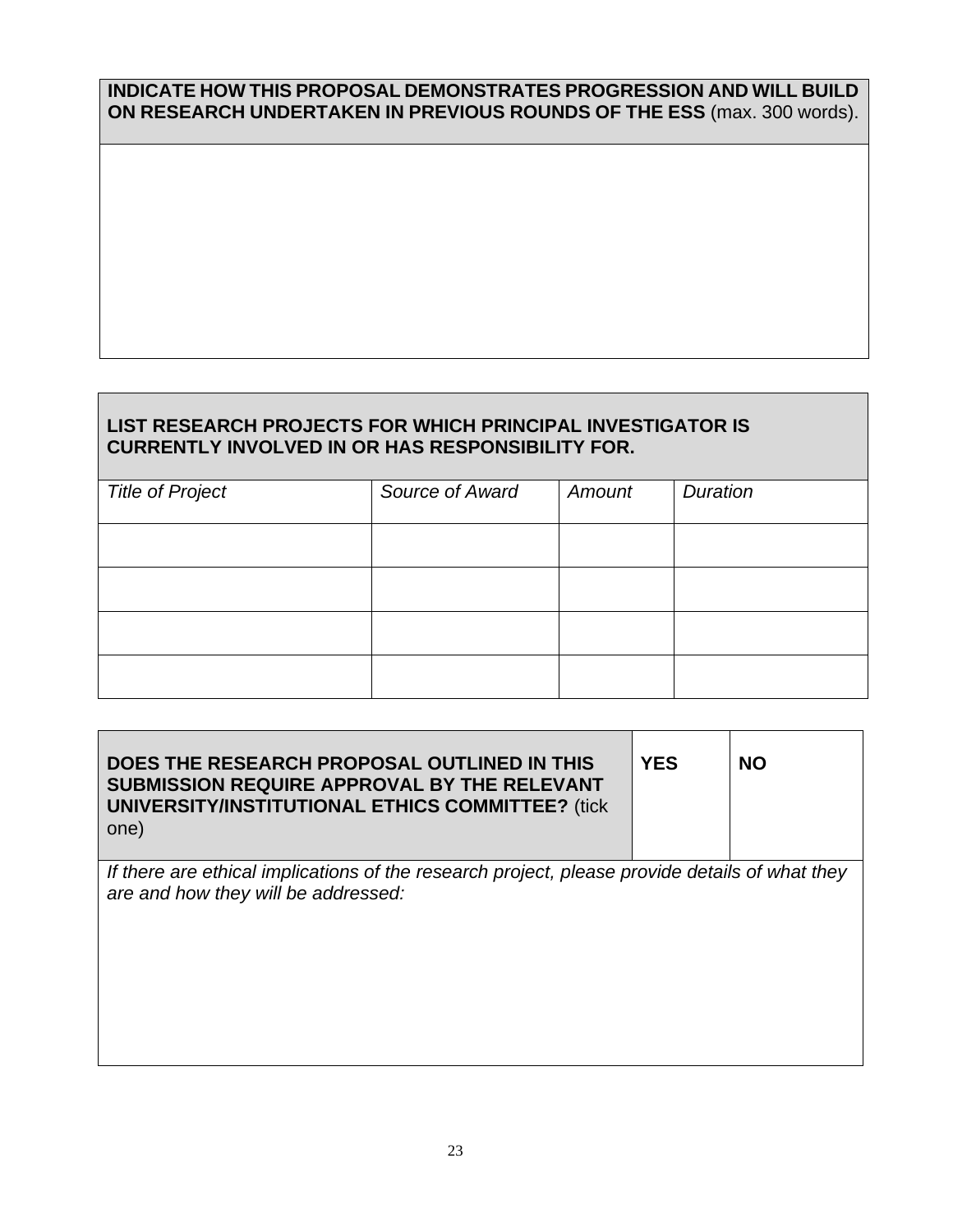| DOES YOUR INSTITUTION HAVE A POLICY ON GOOD<br><b>CONDUCT IN RESEARCH?</b> (tick one) | <b>YES</b> | <b>NO</b> |
|---------------------------------------------------------------------------------------|------------|-----------|
| If yes, please indicate where these policies can be accessed:                         |            |           |
|                                                                                       |            |           |

| <b>EXTERNAL REFEREE CONTACT DETAILS</b> (whom the IRC may contact). Please inform<br>the referee of this possibility: |  |  |  |
|-----------------------------------------------------------------------------------------------------------------------|--|--|--|
| <b>Full Name (including</b><br>title)                                                                                 |  |  |  |
| <b>Position Held (including</b><br>department and<br>institution)                                                     |  |  |  |
| <b>Full address</b>                                                                                                   |  |  |  |
| <b>Telephone</b>                                                                                                      |  |  |  |
| Fax                                                                                                                   |  |  |  |
| <b>Email address</b>                                                                                                  |  |  |  |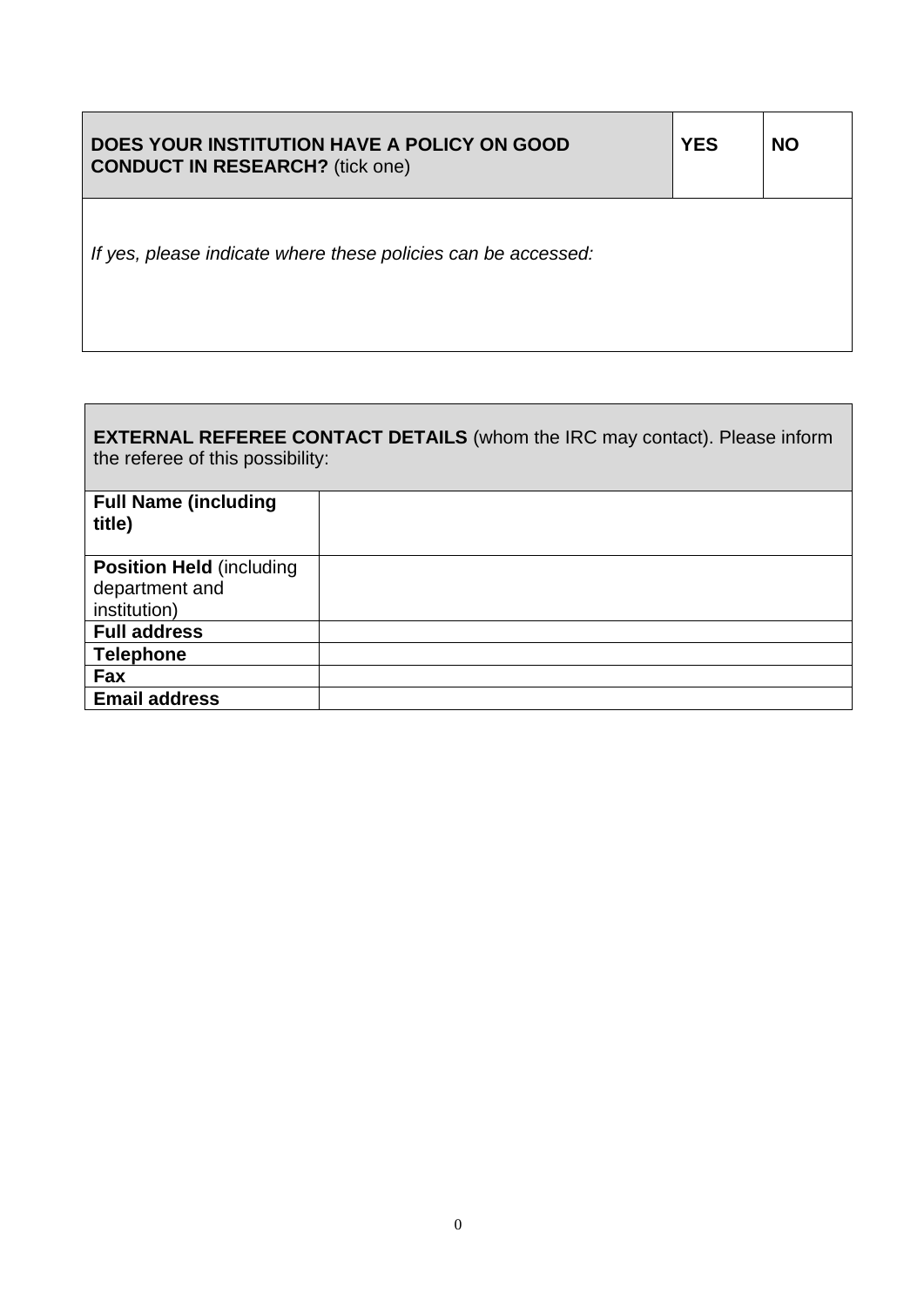## **APPLICANT'S DECLARATION**

I declare that the above particulars are correct and understand that the circulated 'Terms and Conditions' apply. I accept that failure to abide by the 'Terms and Conditions' may disqualify me from this Scheme. I also authorise the Irish Research Council to verify, if necessary, any of the information supplied in this application.

| Signature of proposed<br>National Co-ordinator |  |
|------------------------------------------------|--|
| Date                                           |  |

## **ENDORSEMENT BY INSTITUTIONAL AUTHORITIES**

I hereby endorse this application to the Irish Research Council in accordance with the 'Terms and Conditions.'

| Signature of Head of Department/<br>Head of School/Faculty or<br>equivalent<br>(please indicate position held) |  |
|----------------------------------------------------------------------------------------------------------------|--|
| Date                                                                                                           |  |

| Signature of Vice-President for<br>Research or authorised signatory<br>(please indicate position held) |  |
|--------------------------------------------------------------------------------------------------------|--|
| Date                                                                                                   |  |

Institutional Stamp